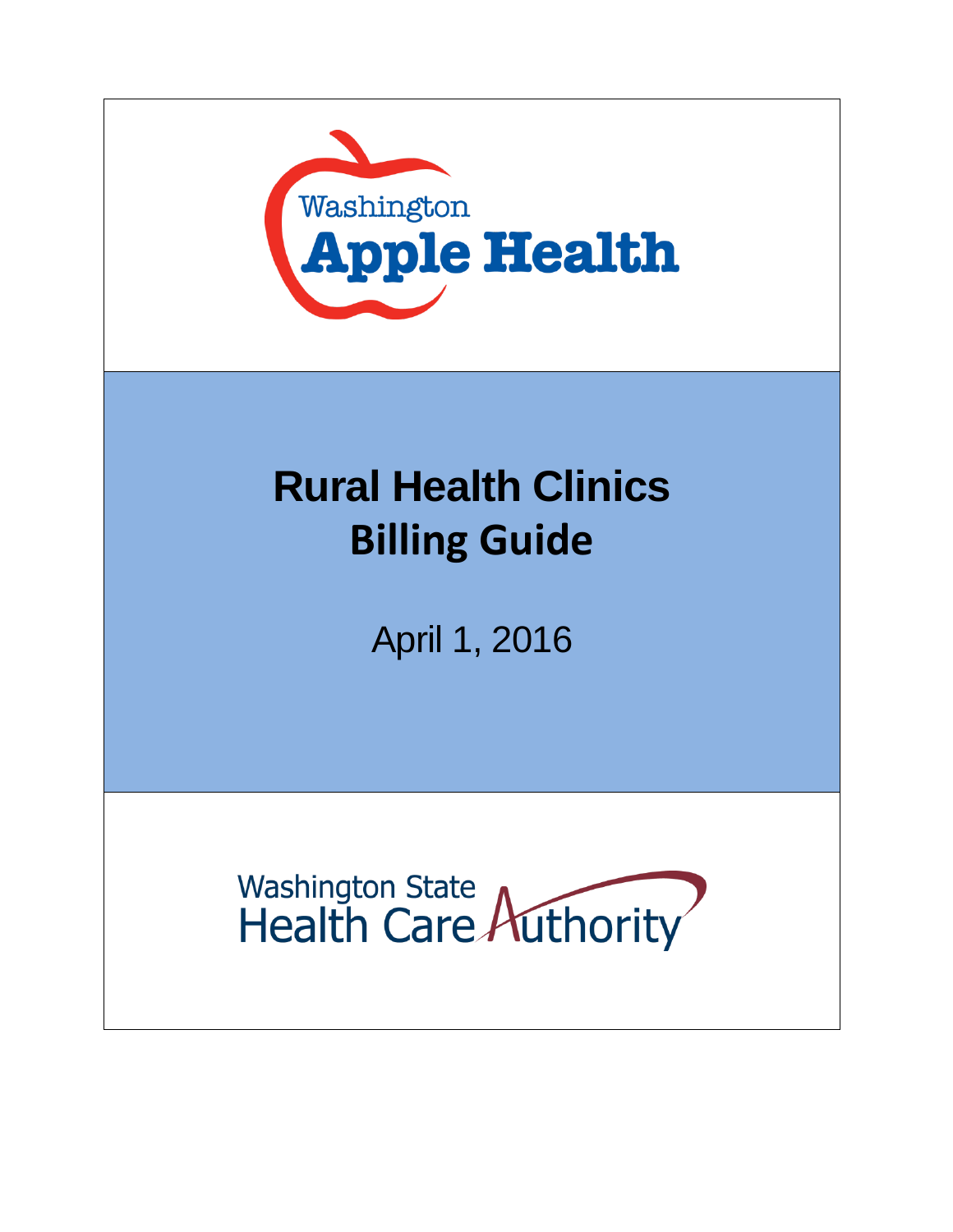## **About this guide\***

This publication takes effect April 1, 2016 and supersedes earlier guides to this program.

Washington Apple Health means the public health insurance programs for eligible Washington residents. Washington Apple Health is the name used in Washington State for Medicaid, the children's health insurance program (CHIP), and stateonly funded health care programs. Washington Apple Health is administered by the Washington State Health Care Authority.

#### **What has changed?**

<span id="page-1-0"></span>

| <b>Subject</b>            | <b>Change</b>                                   | <b>Reason for Change</b> |
|---------------------------|-------------------------------------------------|--------------------------|
| <b>Important</b>          | <b>Effective April 1, 2016</b> , Apple Health   | Program changes.         |
| <b>Changes to Apple</b>   | (Medicaid), important changes are taking place  |                          |
| <b>Health</b>             | that all providers need to know. Information    |                          |
| <b>Effective April 1,</b> | has been added regarding new policy for early   |                          |
| 2016                      | enrollment into managed care, implementation    |                          |
|                           | of fully integrated managed care in SW WA       |                          |
|                           | Region, Apple Health Core Connections for       |                          |
|                           | Foster Children, Behavioral Health              |                          |
|                           | Organizations (formerly RSNs), and contact      |                          |
|                           | information for southwest Washington.           |                          |
| Client eligibility -      | Removed language regarding Primary Care         | Information located in   |
| <b>PCCM</b>               | Case Management (PCCM). Providers should        | another source.          |
|                           | use the agency's <i>ProviderOne Billing and</i> |                          |
|                           | Resource Guide to verify client eligibility.    |                          |
| <b>Definitions</b>        | Revised definition of "enhancement" to          | Clarification.           |
|                           | specify that the agency pays the Managed Care   |                          |
|                           | Organization (MCO), which then pays the         |                          |
|                           | rural health clinic (RHC).                      |                          |

 $\overline{a}$ 

<sup>\*</sup> This publication is a billing instruction.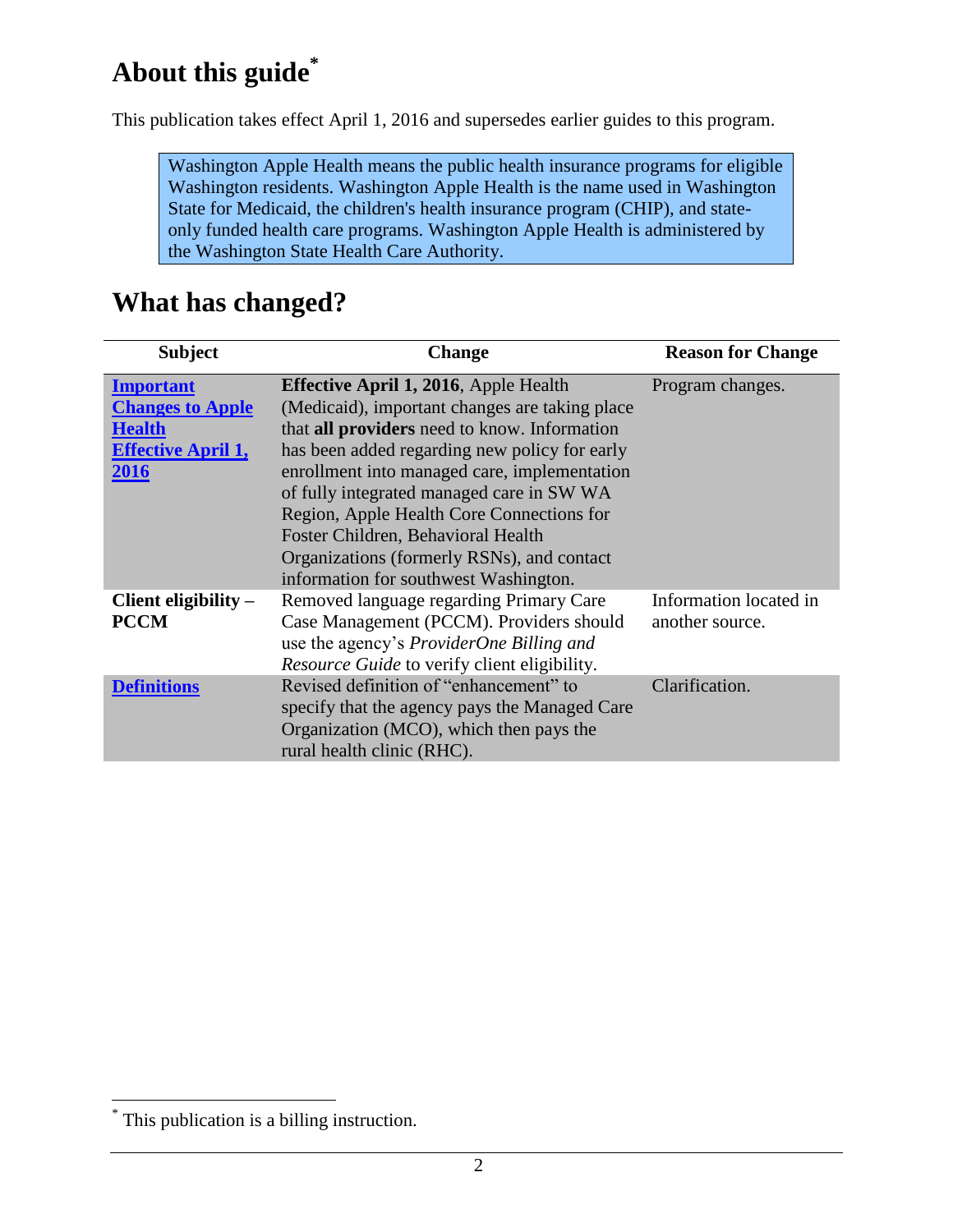| How do I<br>determine whether<br>a service is an<br>encounter? | Removed from table recipient aid category<br>(RAC) 1096. Added Medicaid Coverage<br>Group Code N23 and recipient aid category<br>(RAC) 1209.                                                                             | Policy change. |
|----------------------------------------------------------------|--------------------------------------------------------------------------------------------------------------------------------------------------------------------------------------------------------------------------|----------------|
|                                                                | Added bullet point and table regarding RAC<br>codes that do not qualify for the encounter<br>rate.                                                                                                                       | Policy change. |
|                                                                | Added the highlighted language: "Services<br>provided to clients with the following medical<br>coverage group code and RAC code<br>combinations are eligible for encounter<br>payments, for services prior to delivery." | Clarification. |
| <b>Enhancement</b><br>payments for<br><b>managed care</b>      | Specified that that the agency pays the<br>Managed Care Organization (MCO), which<br>then pays the rural health clinic (RHC).                                                                                            | Clarification. |
| <b>clients</b>                                                 | Specified that it is the RHC's responsibility to<br>perform internal monthly verification that it<br>has received all its payments.                                                                                      | Clarification. |
|                                                                | Specified that the RHC can request agency<br>approval for an enhancement rate change.                                                                                                                                    | Clarification. |
| <b>How do I bill for</b><br>encounter<br>services?             | Added bullet point regarding the T1015<br>encounter code.                                                                                                                                                                | Clarification. |
|                                                                | Effective January 1, 2016, the agency will not<br>reimburse for early (before 39 weeks of<br>gestation) elective deliveries.                                                                                             | Policy change. |
| <b>Resources</b>                                               | Added contact information regarding                                                                                                                                                                                      | Clarification. |
| <b>Available</b>                                               | submitting claim denials for review.                                                                                                                                                                                     |                |
| <b>What are the rules</b><br>for telemedicine?                 | Removed reference to the Physicians Related<br>Services Billing Guide and added clarifying                                                                                                                               | Clarification. |
|                                                                | information regarding rules for telemedicine.                                                                                                                                                                            |                |
| <b>Managed care</b><br><b>clients</b>                          | Added new section regarding MCOs and<br>encounter rates.                                                                                                                                                                 | Clarification. |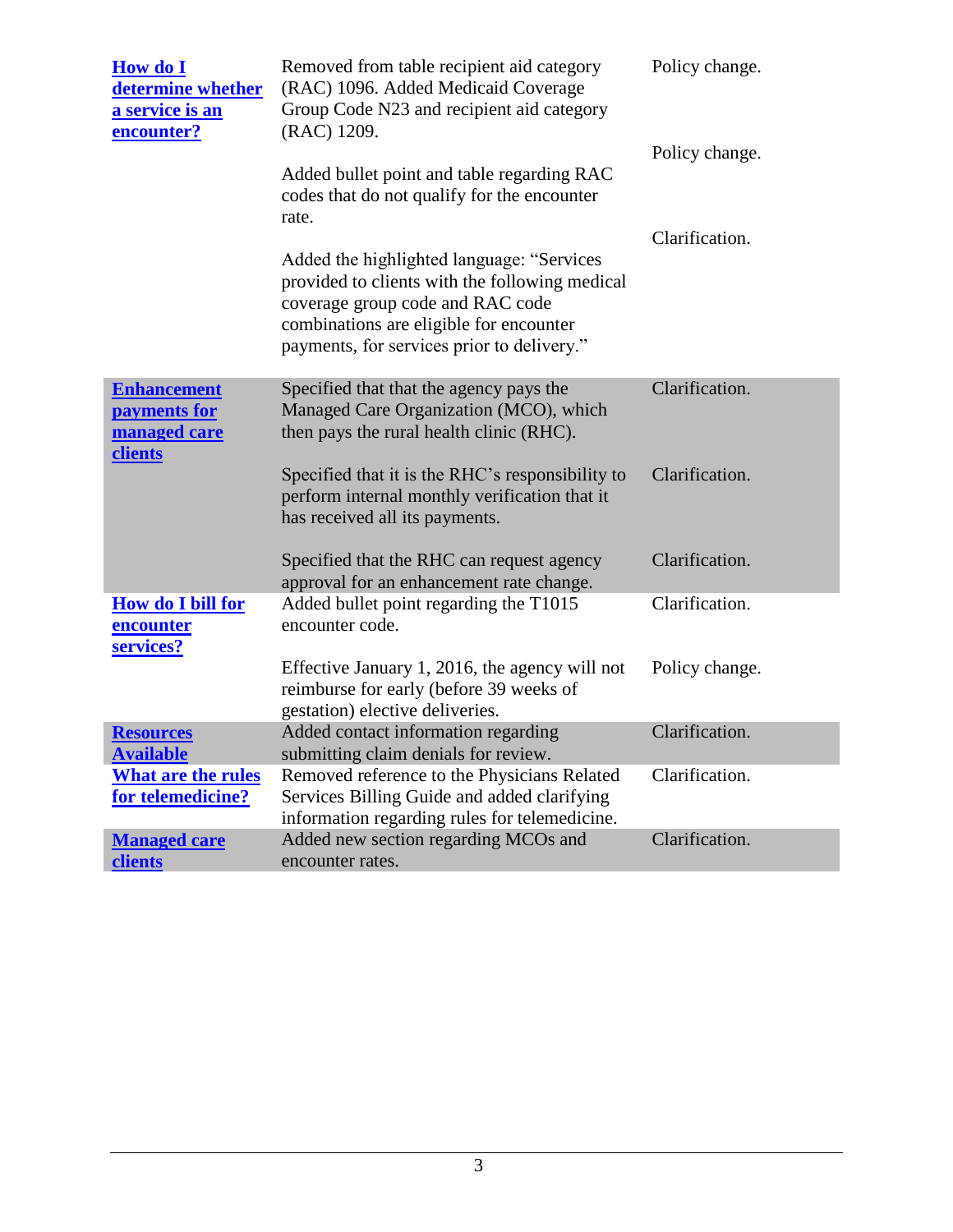## **How can I get agency provider documents?**

To download and print agency provider notices and billing guides, go to the agency's [Provider](http://www.hca.wa.gov/node/301)  [Publications](http://www.hca.wa.gov/node/301) website.

### **How can I get agency fee schedules?**

To download and print agency fee schedules, go to the agency's [Rates Development Fee](http://www.hca.wa.gov/node/301)  [Schedules w](http://www.hca.wa.gov/node/301)ebsite.

#### **Copyright disclosure**

Current Procedural Terminology (CPT) copyright 2015 American Medical Association (AMA). All rights reserved. CPT is a registered trademark of the AMA.

Fee schedules, relative value units, conversion factors and/or related components are not assigned by the AMA, are not part of CPT, and the AMA is not recommending their use. The AMA does not directly or indirectly practice medicine or dispense medical services. The AMA assumes no liability for data contained or not contained herein.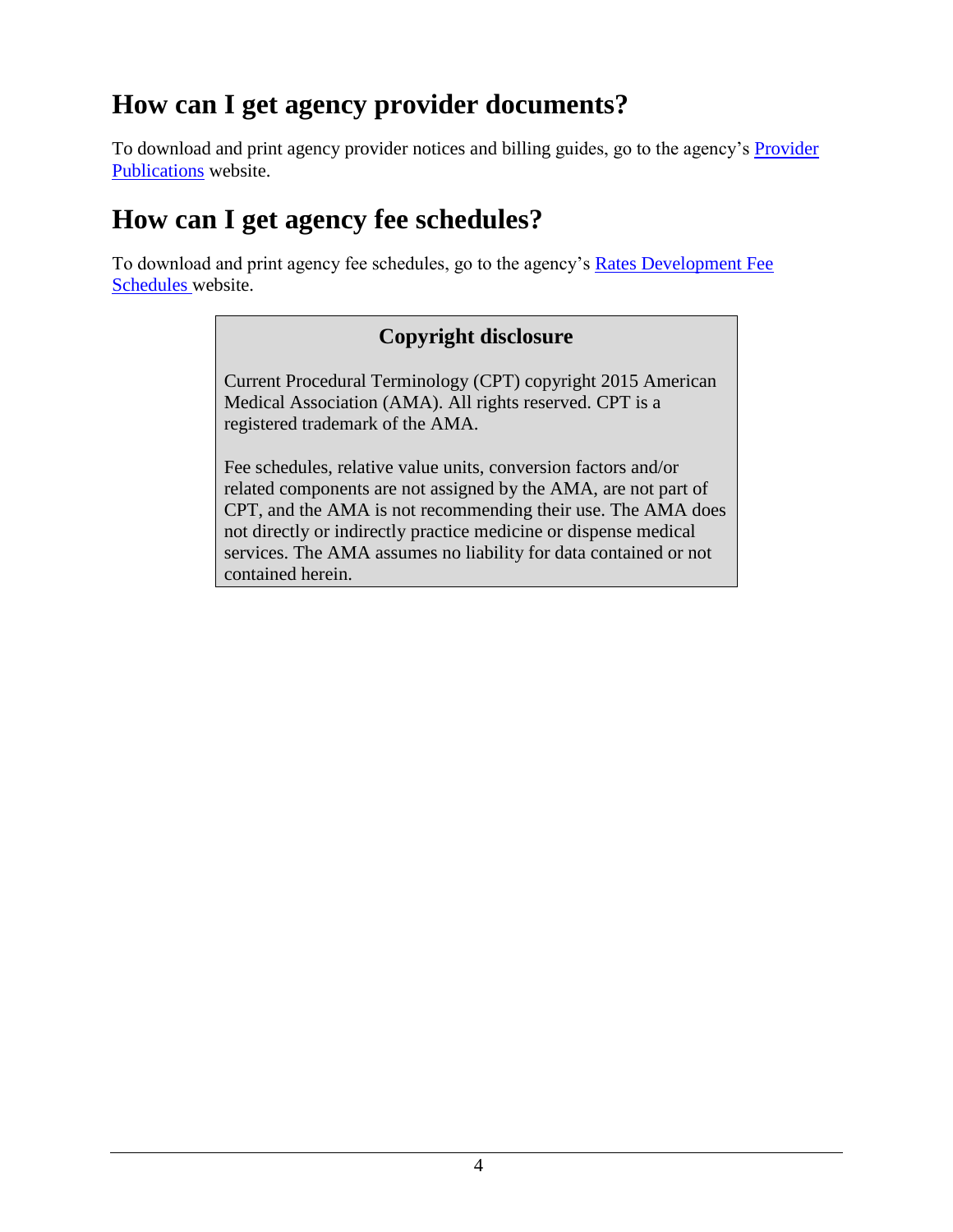$\Box$ 

## **Table of Contents**

**Alert!** This **Table of Contents** is automated. Click on a page number to go directly to the page.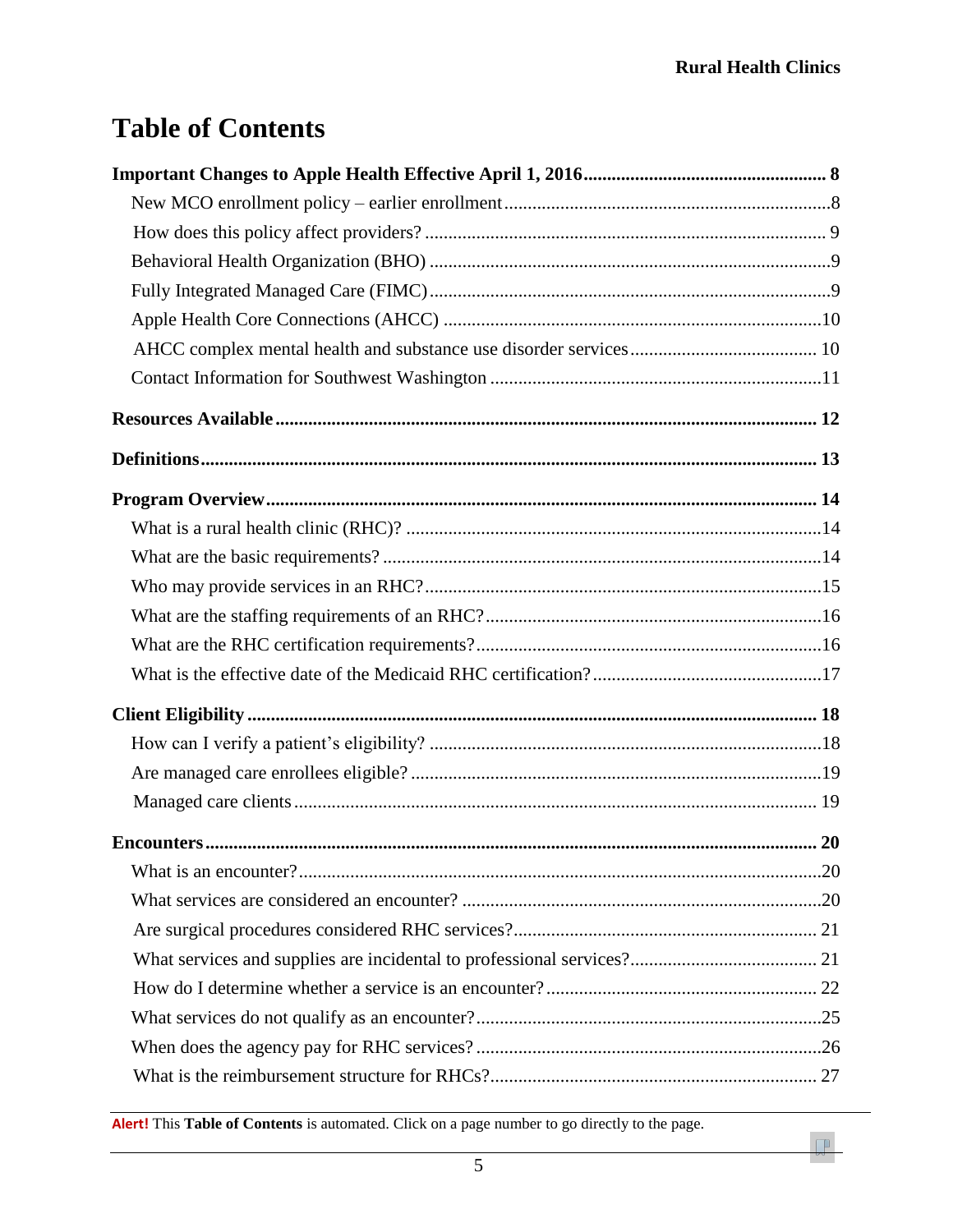#### **Rural Health Clinics**

 $\sqrt{\phantom{a}}$ 

| Does the agency pay for covered RHC services for clients enrolled in a Managed Care           |  |
|-----------------------------------------------------------------------------------------------|--|
| How does an MCO reimburse an RHC for qualified encounters provided to managed care            |  |
|                                                                                               |  |
|                                                                                               |  |
|                                                                                               |  |
|                                                                                               |  |
|                                                                                               |  |
|                                                                                               |  |
| How does the agency process applications for a change in scope of service rate adjustment? 33 |  |
| How does the agency set an interim rate for prospective changes in the scope of service?  33  |  |
| How does the agency set an adjusted encounter rate for retrospective changes in the scope of  |  |
| When does the agency conduct a post change in scope of service rate adjustment review?  34    |  |
|                                                                                               |  |
|                                                                                               |  |
| What are examples of events that qualify for a rate adjustment due to changes in scope of     |  |
| What are examples of events that do not qualify for a rate adjustment due to changes in scope |  |
|                                                                                               |  |
|                                                                                               |  |
|                                                                                               |  |
|                                                                                               |  |
|                                                                                               |  |
|                                                                                               |  |
|                                                                                               |  |
|                                                                                               |  |
|                                                                                               |  |
|                                                                                               |  |
|                                                                                               |  |
|                                                                                               |  |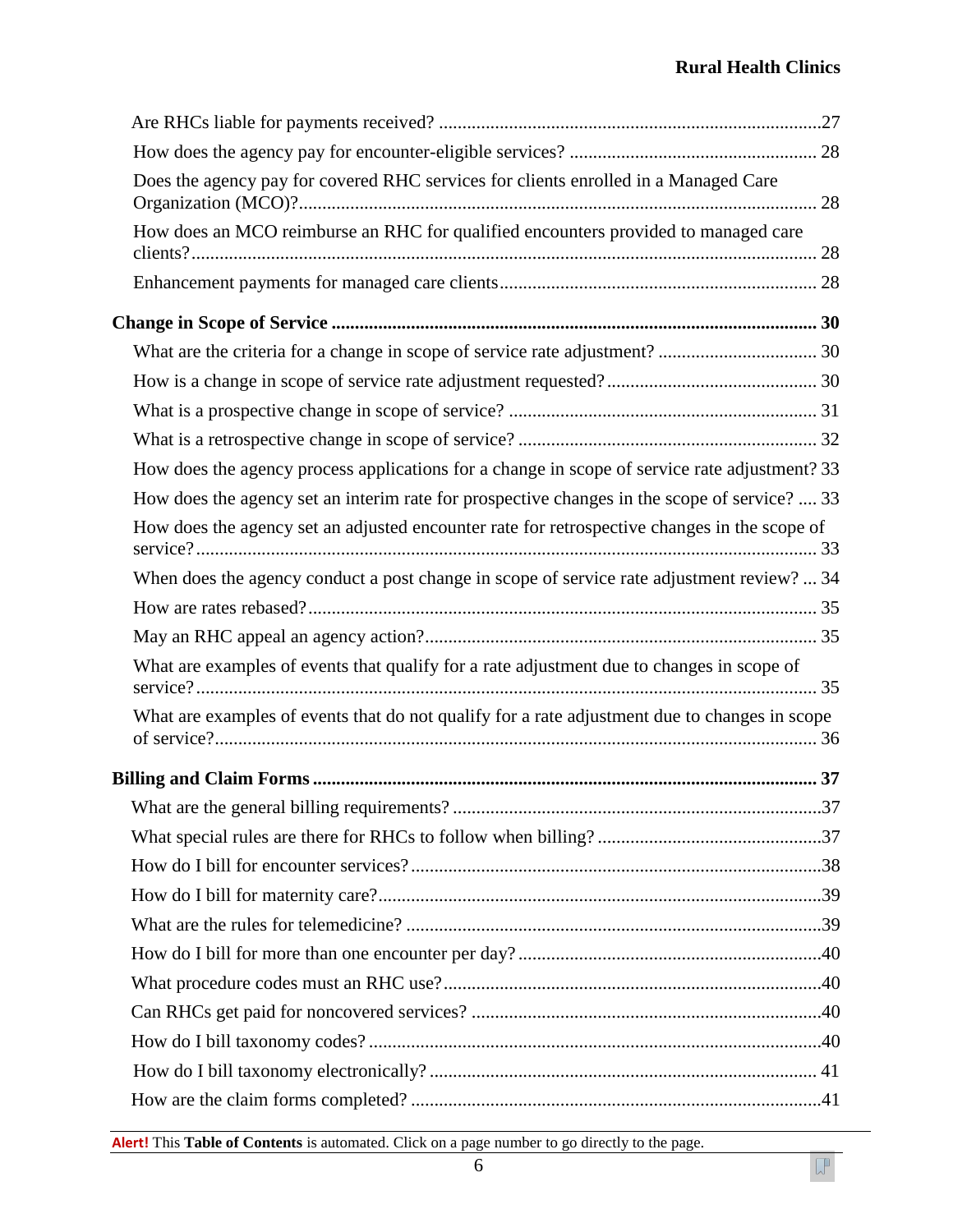$\sqrt{\phantom{a}}$ 

| How do I bill for drugs administered in the office along with their administration charges?43 |  |
|-----------------------------------------------------------------------------------------------|--|
|                                                                                               |  |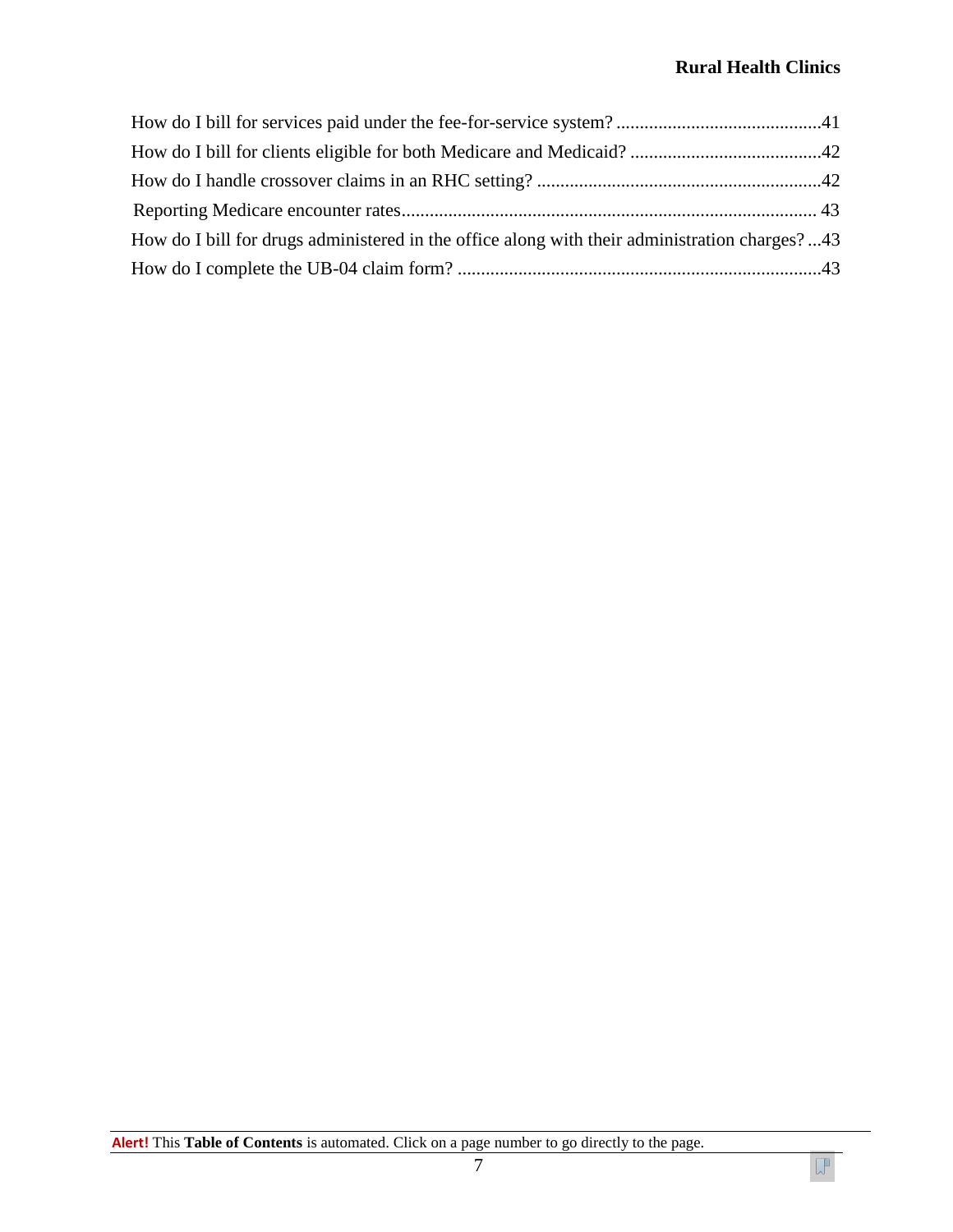# <span id="page-7-0"></span>**Important Changes to Apple Health Effective April 1, 2016**

#### **These changes are important to all providers because they may affect who will pay for services.**

Providers serving any Apple Health client should always check eligibility and confirm plan enrollment by asking to see the client's Services Card and/or using the ProviderOne Managed Care Benefit Information Inquiry functionality (HIPAA transaction 270). The response (HIPAA transaction 271) will provide the current managed care organization (MCO), fee-for-service, and Behavioral Health Organization (BHO) information. A Provider FAQ is available on the [Washington Apple Health \(Medicaid\) providers webpage.](http://www.hca.wa.gov/node/16)

# <span id="page-7-1"></span>**New MCO enrollment policy – earlier enrollment**

**Beginning April 1, 2016,** Washington Apple Health (Medicaid) implemented a new managed care enrollment policy placing clients into an agency-contracted MCO **the same month** they are determined eligible for managed care as a new or renewing client. This policy eliminates a person being placed temporarily in fee-for-service while they are waiting to be enrolled in an MCO or reconnected with a prior MCO.

- **New clients** are those initially applying for benefits or those with changes in their existing eligibility program that consequently make them eligible for Apple Health Managed Care.
- **Renewing clients** are those who have been enrolled with an MCO but have had a break in enrollment and have subsequently renewed their eligibility.

Clients currently in fee-for-service or currently enrolled in an MCO are not affected by this change. Clients in fee-for-service who have a change in the program they are eligible for may be enrolled into Apple Health Managed Care depending on the program. In those cases, this enrollment policy will apply.

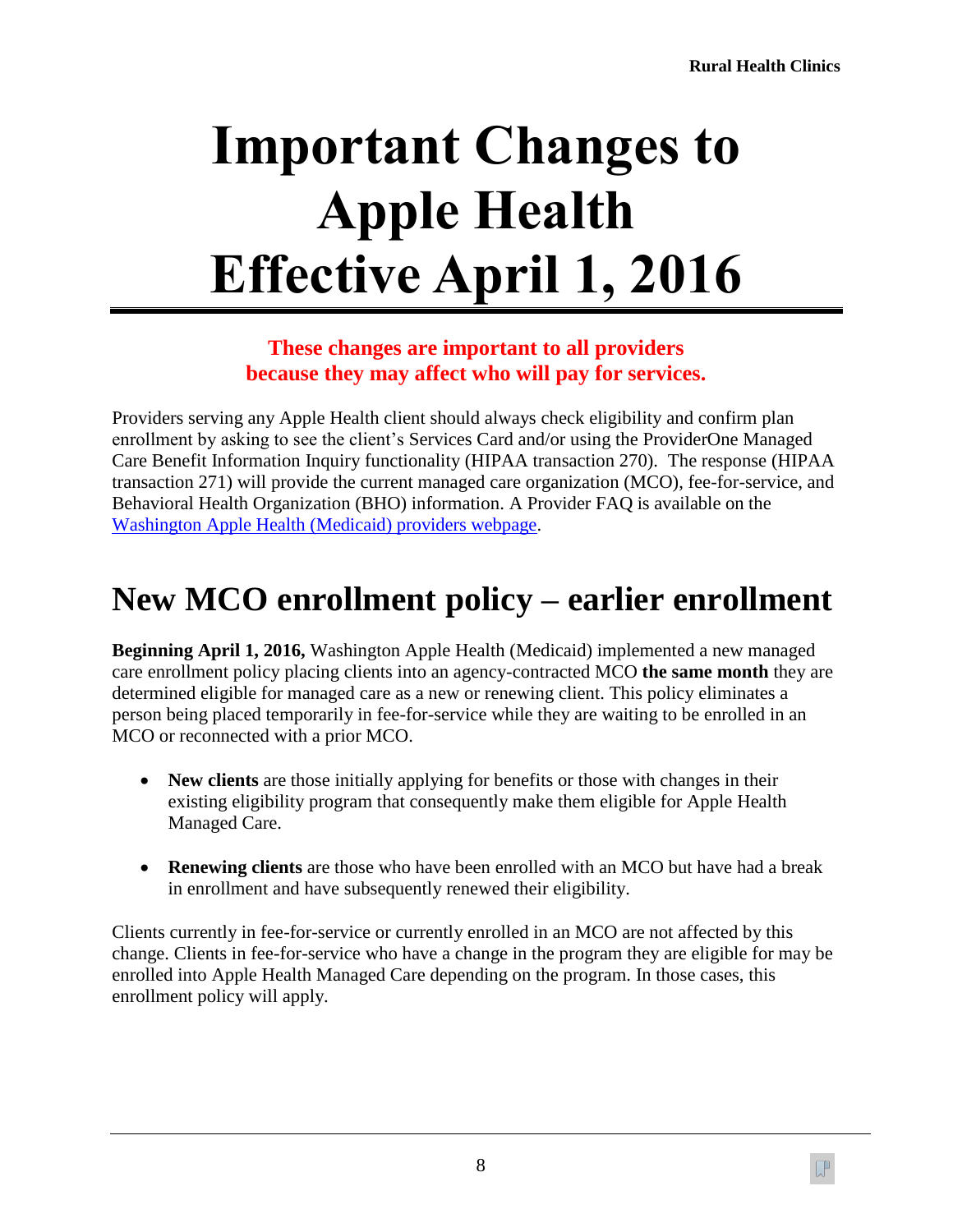## <span id="page-8-0"></span>**How does this policy affect providers?**

- Providers must check eligibility and know when a client is enrolled and with which MCO. For help with enrolling, clients can refer to the Washington Healthplanfinder's **[Get](http://www.wahbexchange.org/new-customers/application-support/customer-support-network/)  [Help Enrolling](http://www.wahbexchange.org/new-customers/application-support/customer-support-network/)** page.
- MCOs have retroactive authorization and notification policies in place. The provider must know the MCO's requirements and be compliant with the MCO's new policies.

# <span id="page-8-1"></span>**Behavioral Health Organization (BHO)**

The Department of Social and Health Services (DSHS) manages the contracts for behavioral health (mental health and substance use disorder (SUD)) services for nine of the Regional Service Areas (RSA) in the state, excluding Clark and Skamania counties in the Southwest Washington (SW WA) Region. BHOs will replace the Regional Support Networks (RSNs). Inpatient mental health services continue to be provided as described in the inpatient section of the [Mental Health Billing](http://www.hca.wa.gov/node/301#collapse30) guide. BHOs use the [Access to Care Standards \(ACS\) f](https://www.dshs.wa.gov/bha/division-behavioral-health-and-recovery/access-care-standards-acs-and-icd-information)or mental health conditions and [American Society of Addiction Medicine \(ASAM\)](http://www.asam.org/quality-practice/guidelines-and-consensus-documents/the-asam-criteria/about) criteria for SUD conditions to determine client's appropriateness for this level of care.

# <span id="page-8-2"></span>**Fully Integrated Managed Care (FIMC)**

Clark and Skamania Counties, also known as SW WA region, is the first region in Washington State to implement the FIMC system. This means that physical health services, all levels of mental health services, and drug and alcohol treatment are coordinated through one managed care plan. Neither the RSN nor the BHO will provide behavioral health services in these counties.

Clients in Clark and Skamania Counties must choose to enroll in either Community Health Plan of Washington (CHPW) or Molina Healthcare of Washington (MHW). If they do not choose, they are auto-enrolled into one of the two plans. Each plan is responsible for providing integrated services that include inpatient and outpatient behavioral health services, including all SUD services, inpatient mental health and all levels of outpatient mental health services, as well as providing its own provider credentialing, prior authorization requirements and billing requirements.

Beacon Health Options provides mental health crisis services to the entire population in Southwest Washington. This includes inpatient mental health services that fall under the Involuntary Treatment Act for individuals who are not eligible for or enrolled in Medicaid, and short-term substance use disorder (SUD) crisis services in the SW WA region. Within their available funding, Beacon has the discretion to provide outpatient or voluntary inpatient mental health services for individuals who are not eligible for Medicaid. Beacon Health Options is also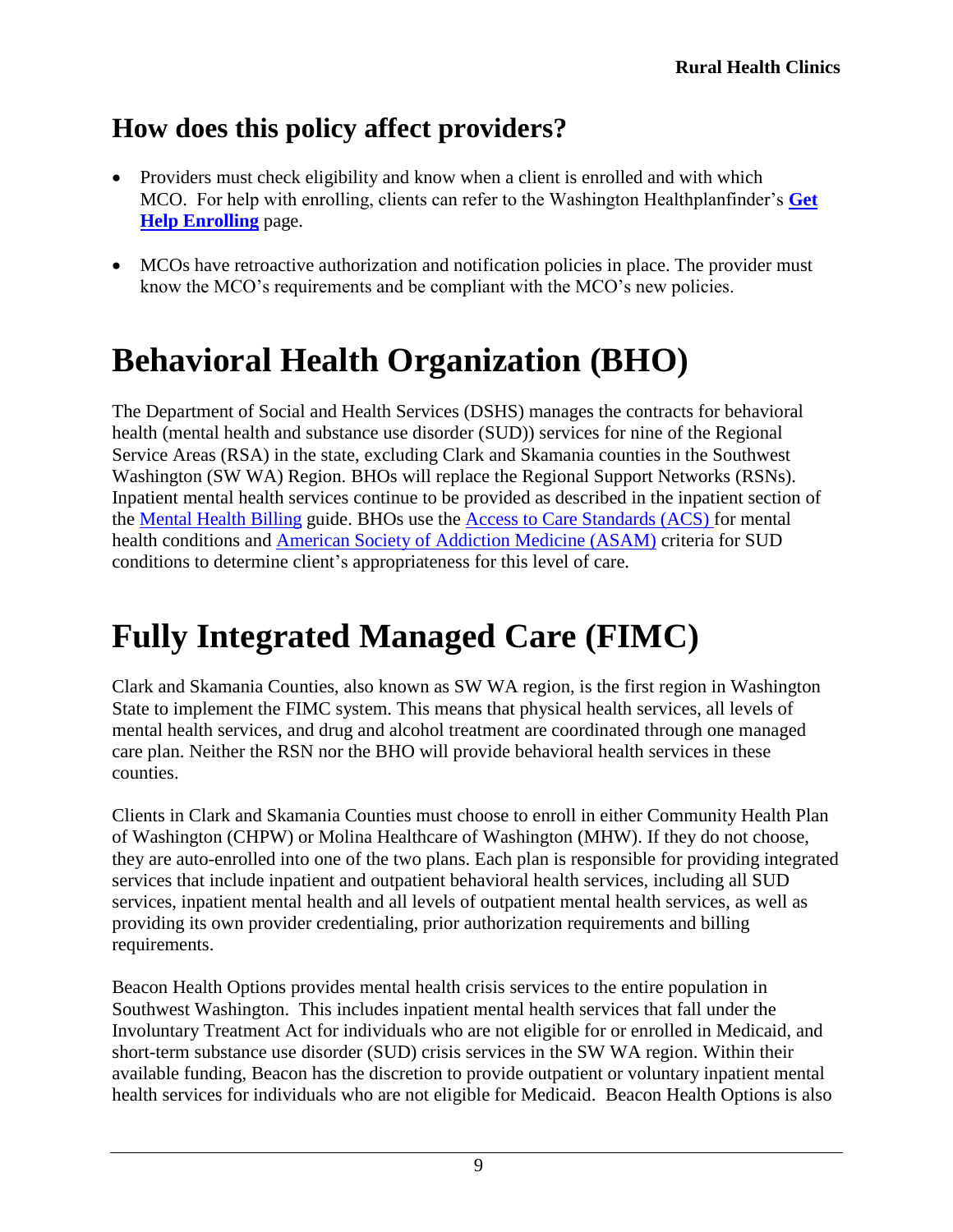responsible for managing voluntary psychiatric inpatient hospital admissions for non-Medicaid clients.

In the SW WA region some clients are not enrolled in CHPW or Molina for FIMC, but will remain in Apple Health fee-for-service managed by the agency. These clients include:

- Dual eligible Medicare/Medicaid
- American Indian/Alaska Native (AI/AN)
- Medically needy
- Clients who have met their spenddown
- Noncitizen pregnant women
- Individuals in Institutions for Mental Diseases (IMD)
- Long-term care residents who are currently in fee-for-service
- Clients who have coverage with another carrier

Since there is no BHO (RSN) in these counties, Medicaid fee-for-service clients receive complex behavioral health services through the Behavioral Health Services Only (BHSO) program managed by MHW and CHPW in SW WA region. These clients choose from CHPW or MHW for behavioral health services offered with the BHSO or will be auto-enrolled into one of the two plans. A [BHSO fact sheet i](http://www.hca.wa.gov/assets/BHSO_fact_sheet.pdf)s available online.

# <span id="page-9-0"></span>**Apple Health Core Connections (AHCC)**

Coordinated Care of Washington (CCW) will provide all physical health care (medical) benefits, lower-intensity outpatient mental health benefits and care coordination for all Washington State foster care enrollees. These clients include:

- Children and youth under the age of 21 who are in foster care
- Children and youth under the age of 21 who are receiving adoption support
- Young adults age 18 to 26 years old who age out of foster care on or after their  $18<sup>th</sup>$ birthday

American Indian/Alaska Native (AI/AN) children will **not** be auto-enrolled, but may opt into CCW. All other eligible clients will be auto-enrolled.

#### <span id="page-9-1"></span>**AHCC complex mental health and substance use disorder services**

AHCC clients who **live in** Skamania or Clark County receive complex behavioral health benefits through the Behavioral Health Services Only (BHSO) program in the SW WA region. These clients will choose between CHPW or MHW for behavioral health services, or they will be auto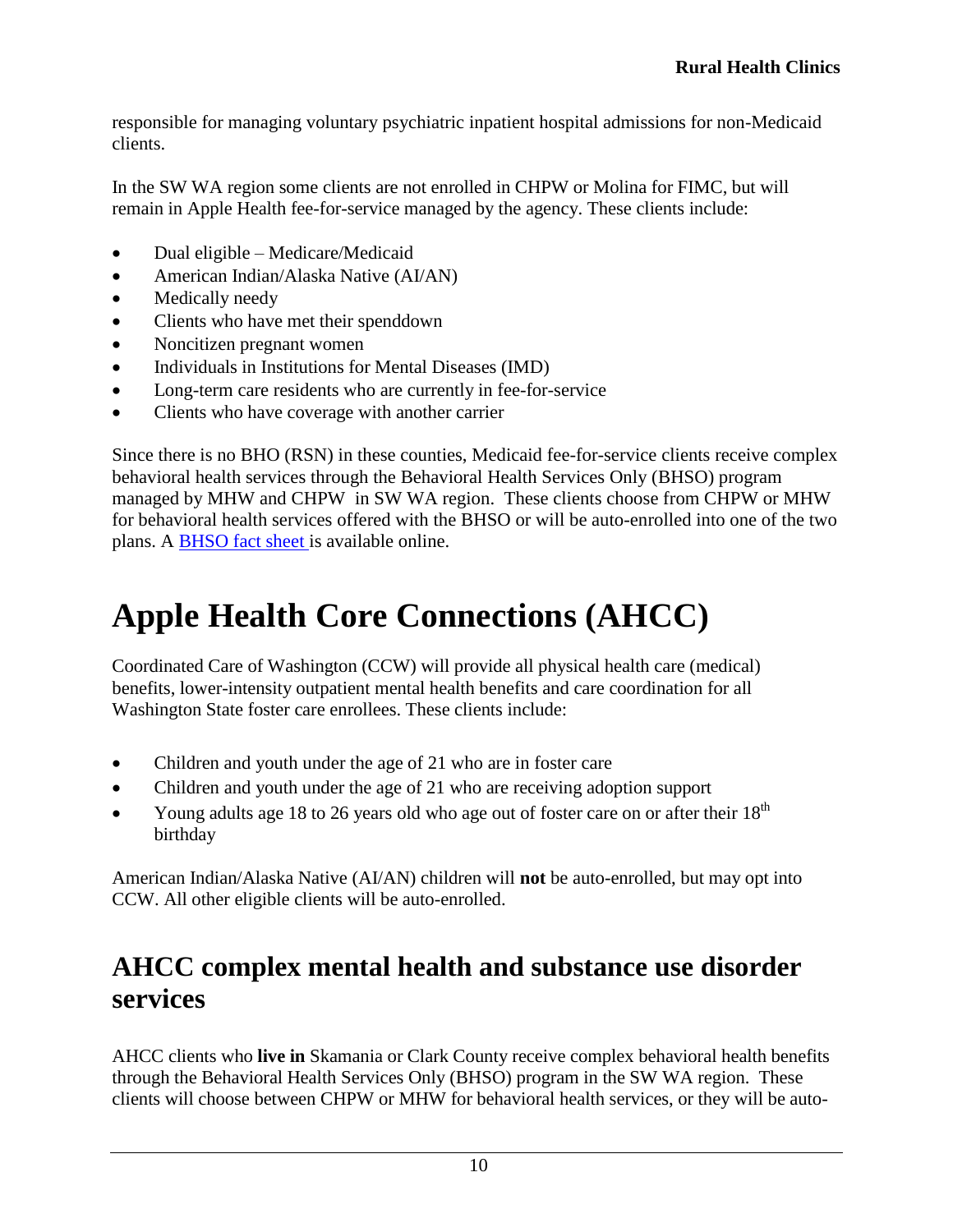enrolled into one of the two plans. CHPW and MHW will use the BHO Access to Care Standards to support determining appropriate level of care, and whether the services should be provided by the BHSO program or CCW.

AHCC clients who **live outside** Skamania or Clark County will receive complex mental health and substance use disorder services from the BHO and managed by DSHS.

# <span id="page-10-0"></span>**Contact Information for Southwest Washington**

**Beginning on April 1, 2016,** there will not be an RSN/BHO in Clark and Skamania counties. Providers and clients must call the agency-contracted MCO for questions, or call Beacon Health Options for questions related to an individual who is not eligible for or enrolled in Medicaid.

If a provider does not know which MCO a client is enrolled in, this information can located by looking up the patient assignment in ProviderOne.

To contact Molina, Community Health Plan of Washington, or Beacon Health Options, please call:

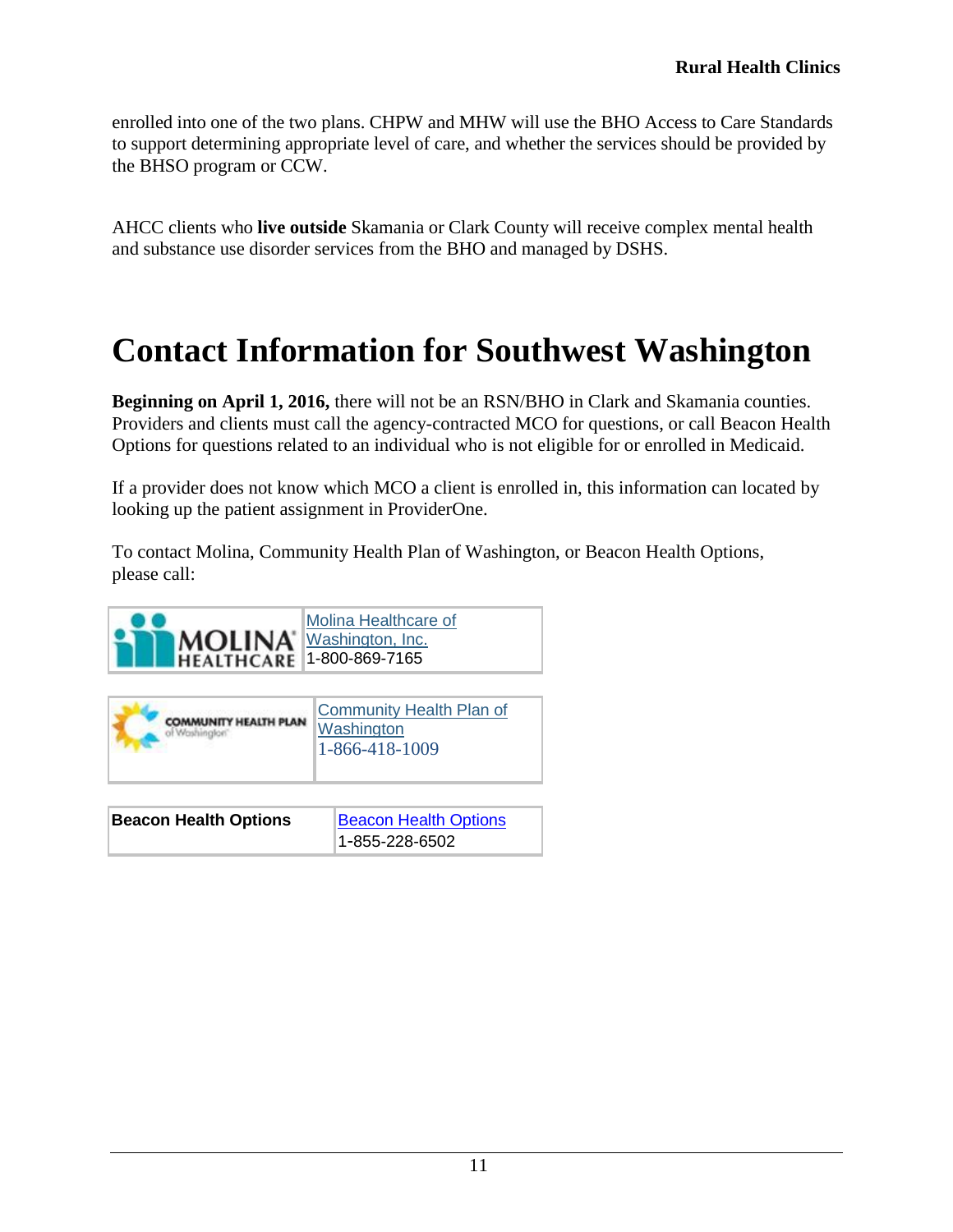# **Resources Available**

<span id="page-11-0"></span>

| <b>Topic</b>                                                                                                                                                             | <b>Contact Information</b>                                                                                                                                  |  |
|--------------------------------------------------------------------------------------------------------------------------------------------------------------------------|-------------------------------------------------------------------------------------------------------------------------------------------------------------|--|
| Becoming a provider or<br>submitting a change of address or<br>ownership                                                                                                 |                                                                                                                                                             |  |
| Information about payments,<br>claims processing, denials, or<br>agency managed care<br>organizations                                                                    |                                                                                                                                                             |  |
| Electronic or paper billing                                                                                                                                              | See the Washington Apple Health<br>Billers and Providers web page.                                                                                          |  |
| Finding agency documents (e.g.,<br>Medicaid billing guides, fee<br>schedules)                                                                                            |                                                                                                                                                             |  |
| Private insurance or third-party<br>liability, other than agency<br>managed care                                                                                         |                                                                                                                                                             |  |
| Submit claim denials for review                                                                                                                                          | Follow the instructions here.                                                                                                                               |  |
| Information about ICD-10                                                                                                                                                 | Email: ICD10questions@hca.wa.gov                                                                                                                            |  |
| Who do I contact if I have<br>questions about enrolling as a<br>medical assistance-certified<br>RHC?                                                                     | <b>Provider Enrollment</b><br>PO Box 45562<br>Olympia, WA 98504-5562<br>Ph.: 800-562-3022, ext. 16137<br>Fax: 360-725-2144<br>providerenrollment@hca.wa.gov |  |
| Who do I contact if I have<br>questions about enrolling as a<br>medical assistance-certified<br>RHC, overall management of the<br>program, or specific payment<br>rates? | Email: FQHCRHC@hca.wa.gov                                                                                                                                   |  |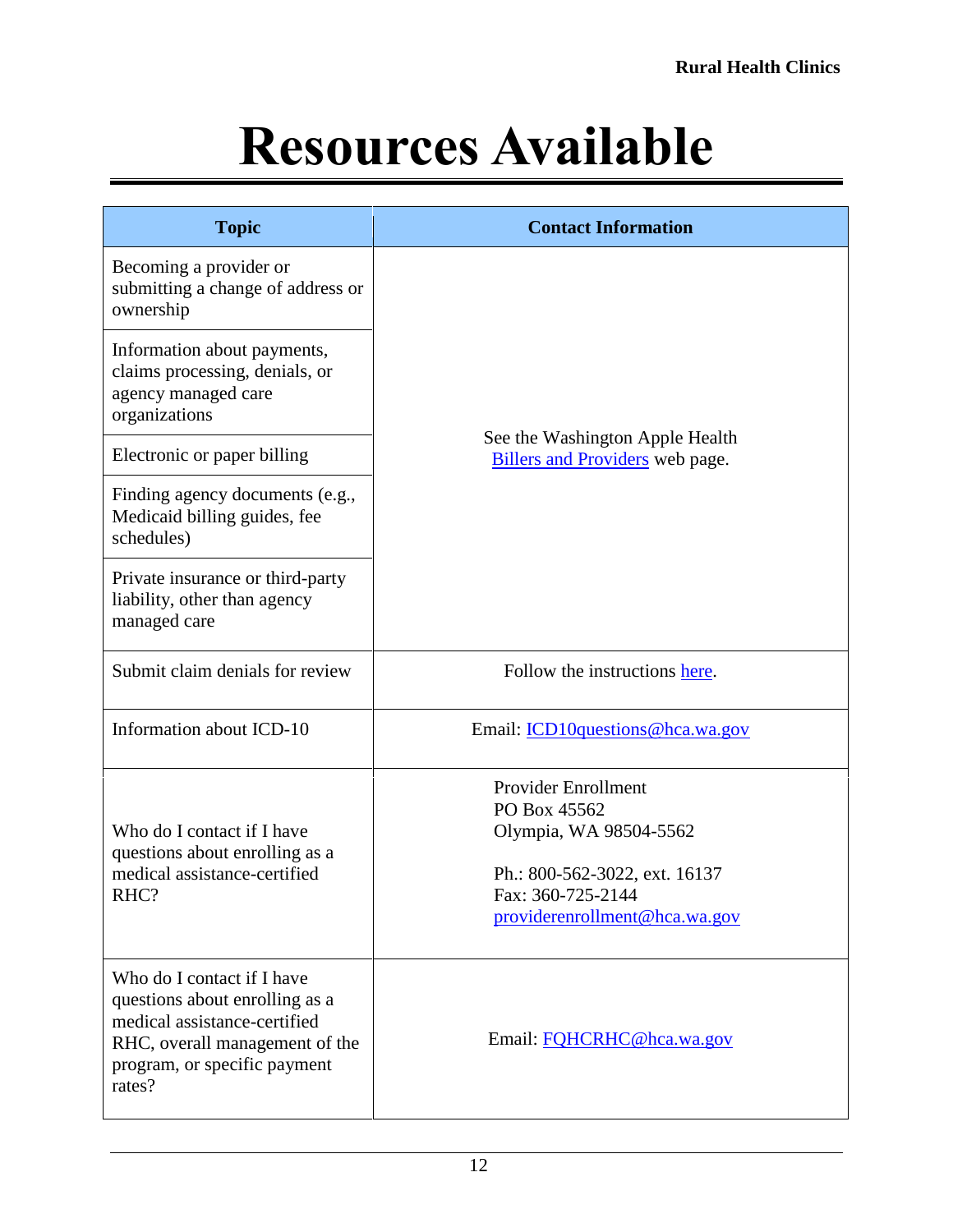# **Definitions**

This list defines terms used in this billing guide.

<span id="page-12-0"></span>**APM index** – Alternative payment methodology (APM) index is a measure of input price changes experienced by Washington's rural health clinic (RHC) providers. The index is derived from the federal Medicare Economic Index (MEI) and Washington-specific variable measures. The APM index is used to update the APM encounter payment rates on an annual basis.

**Base year** – The year that is used as the benchmark in measuring a clinic's total reasonable costs for establishing base encounter rates.

**Cost report** – An annual report that RHCs must complete and submit to Medicare. The cost report is a statement of costs and provider use that occurred during the time period covered by the cost report.

**Encounter** – A face-to-face visit between a client and a qualified RHC provider (e.g., a physician, physician assistant, or advanced registered nurse practitioner) who exercises independent judgment when providing services that qualify for an encounter rate.

**Enhancements (also called managed care enhancements**)  $- A$  monthly amount paid by the agency to the managed care organizations (MCOs) for each RHC client enrolled with a managed care organization (MCO). MCOs may contract with RHCs to provide services under managed care programs. RHCs receive enhancements in addition to the negotiated payments they receive from the MCOs for services provided to enrollees. MCOs pass the enhancements to the RHCs. To ensure that the appropriate amounts are paid to each RHC, the agency performs an annual reconciliation of the enhancement payments.

**Fee-for-service** – A payment method the agency uses to pay providers for covered medical services provided to medical assistance clients, except those services provided under the agency's prepaid managed care organizations, or those services that qualify for an encounter rate.

**Freestanding RHC** – An independent clinic that is not part of a hospital, skilled nursing facility, or home health agency.

**Interim rate –** The rate established by the agency to pay an RHC for encounter services prior to the establishment of a permanent rate.

**Medicaid certification date –** The date that an RHC can begin providing encounter services to Medicaid clients.

**Mid-level practitioner** – An advanced registered nurse practitioner (ARNP), a certified nurse midwife, a licensed midwife, a woman's health care nurse practitioner, a physician's assistant (PA), or a psychiatric ARNP. Services provided by registered nurses are not encounters.

**Provider-based RHC** (also known as hospital-based  $RHC - A$  clinic that is an integral and subordinate part of a hospital.

**Rebasing** – The process of recalculating encounter rates using actual cost report data.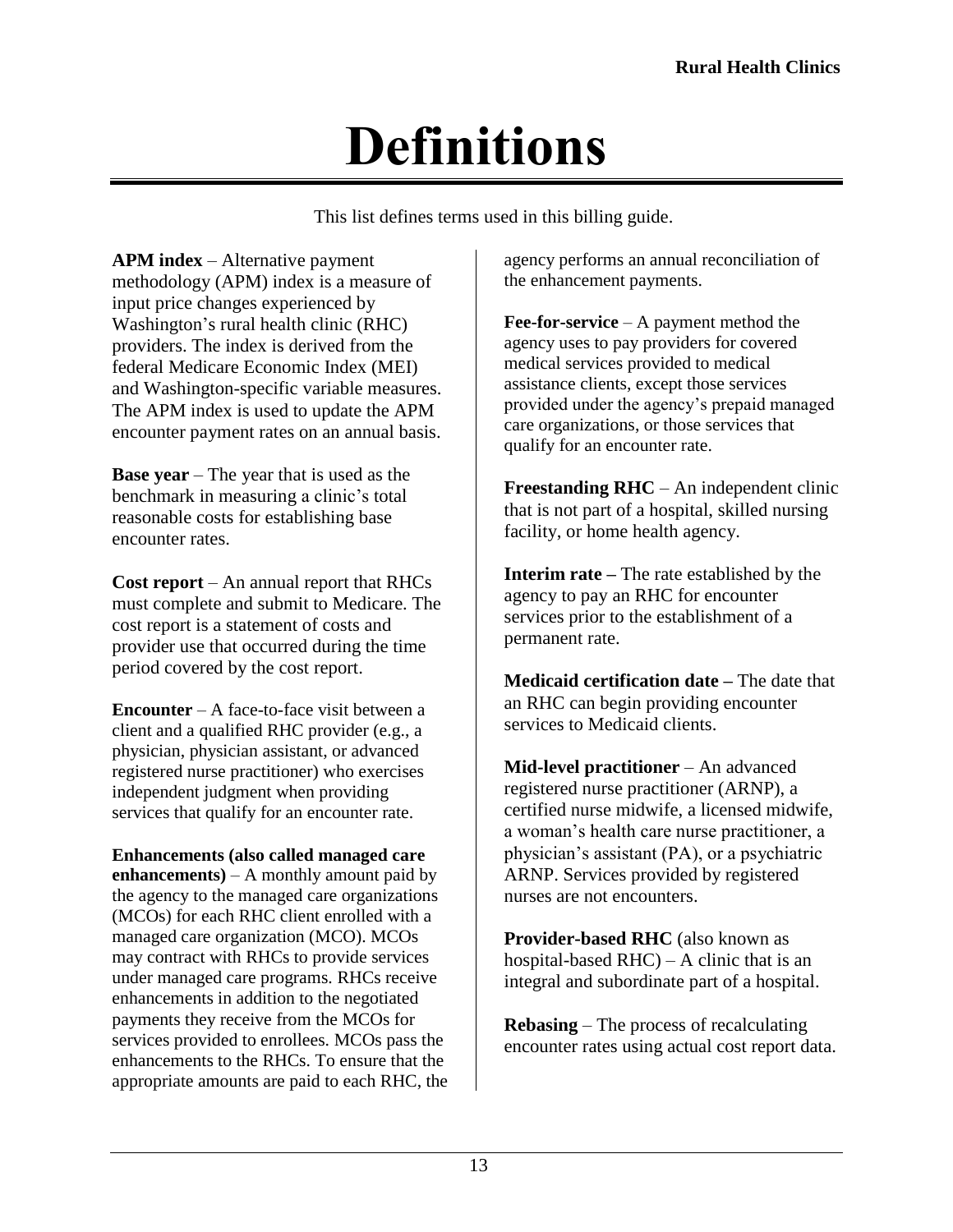# **Program Overview**

# <span id="page-13-1"></span><span id="page-13-0"></span>**What is a rural health clinic (RHC)?**

A rural health clinic (RHC) is a provider-based or freestanding facility certified under Code of Federal Regulations (CFR), title 42, part 491. An RHC is located in a rural area designated as a shortage area.

An RHC may be a permanent or mobile unit. If an entity owns clinics in multiple locations, each individual site must be certified in order for that site to receive payment as an RHC.

**Note:** An RHC is unique only in the methodology by which it is paid for encounter services, not by the scope of coverage for which it is paid.

# <span id="page-13-2"></span>**What are the basic requirements?**

- An RHC must furnish all services according to applicable federal, state, and local laws.
- Unless otherwise specified, an RHC's services are subject to the limitations and coverage requirements detailed in the agency's [Physician-Related Services/Healthcare Professional](http://www.hca.wa.gov/node/301#collapse40)  [Services Medicaid Billing Guide](http://www.hca.wa.gov/node/301#collapse40) and other applicable billing instructions. The agency does not extend additional coverage to clients in an RHC beyond what is covered in other agency programs and state law.
- An RHC must be primarily engaged in providing outpatient health services. Clinic staff must provide those diagnostic and therapeutic services and supplies commonly furnished in a physician's office or the entry point into the health care delivery system. These include:
	- $\checkmark$  Medical history
	- $\checkmark$  Physical examination
	- $\checkmark$  Assessment of health status<br> $\checkmark$  Treatment for a variety of m
	- Treatment for a variety of medical conditions
- An RHC must provide basic laboratory services essential to the immediate diagnosis and treatment of the patient in accordance with federal law (see 42 CFR, Public Health, Chapter IV, section 491.9). These services, which are subject to change as defined by federal RHC regulations, include, but are not limited to:
	- $\checkmark$  Chemical examination of urine by stick or tablet method or both
	- $\checkmark$  Hemoglobin or hematocrit
	- $\checkmark$  Blood glucose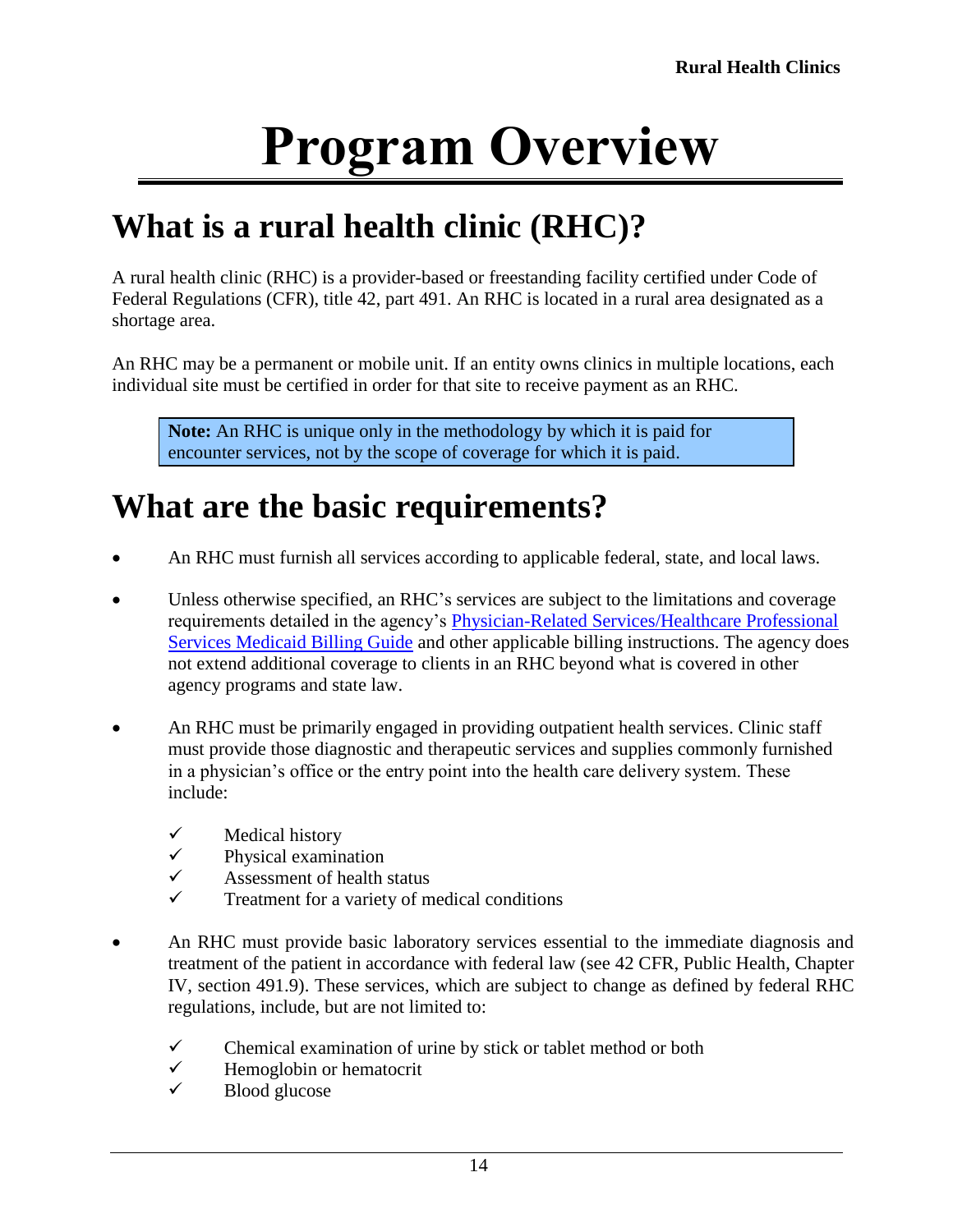- $\checkmark$  Examination of stool specimens for occult blood
- $\checkmark$  Pregnancy tests
- $\checkmark$  Primary culturing for transmittal to a certified laboratory
- An RHC must provide medical emergency procedures as a first response to common lifethreatening injuries and acute illness. The RHC must have available commonly used drugs and biologicals, such as:
	- $\checkmark$  Analgesics
	- $\checkmark$  Anesthetics (local)
	- $\checkmark$  Antibiotics
	- Anticonvulsants
	- $\checkmark$  Antidotes and emetics
	- $\checkmark$  Serums and toxoids

## <span id="page-14-0"></span>**Who may provide services in an RHC?**

(WAC [182-548-1300](http://apps.leg.wa.gov/WAC/default.aspx?cite=182-548-1300) (3) and RCW 18.36A.040)

The following people may provide RHC services:

- Physicians
- Physician assistants (PAs)
- Nurse practitioners (NPs)
- Nurse midwives or other specialized nurse practitioners
- **•** Certified nurse midwives
- Registered nurses or licensed practical nurses
- Mental health professionals for a list of qualified professionals eligible to provide mental health services, refer to the [Mental Health Services Billing Guide](http://www.hca.wa.gov/node/301#collapse30)
- Naturopathic physicians refer to the Physicians-Related Services/Health Care [Professional Services Billing Guide](http://www.hca.wa.gov/node/301#collapse40)

**Note:** Approved screening, brief intervention, and referral to treatment (SBIRT) provider services, which are described in the [Physician-Related Services/Health Care](http://www.hca.wa.gov/node/301#collapse40)  [Professional Services Billing Guide,](http://www.hca.wa.gov/node/301#collapse40) may also be provided in an RHC.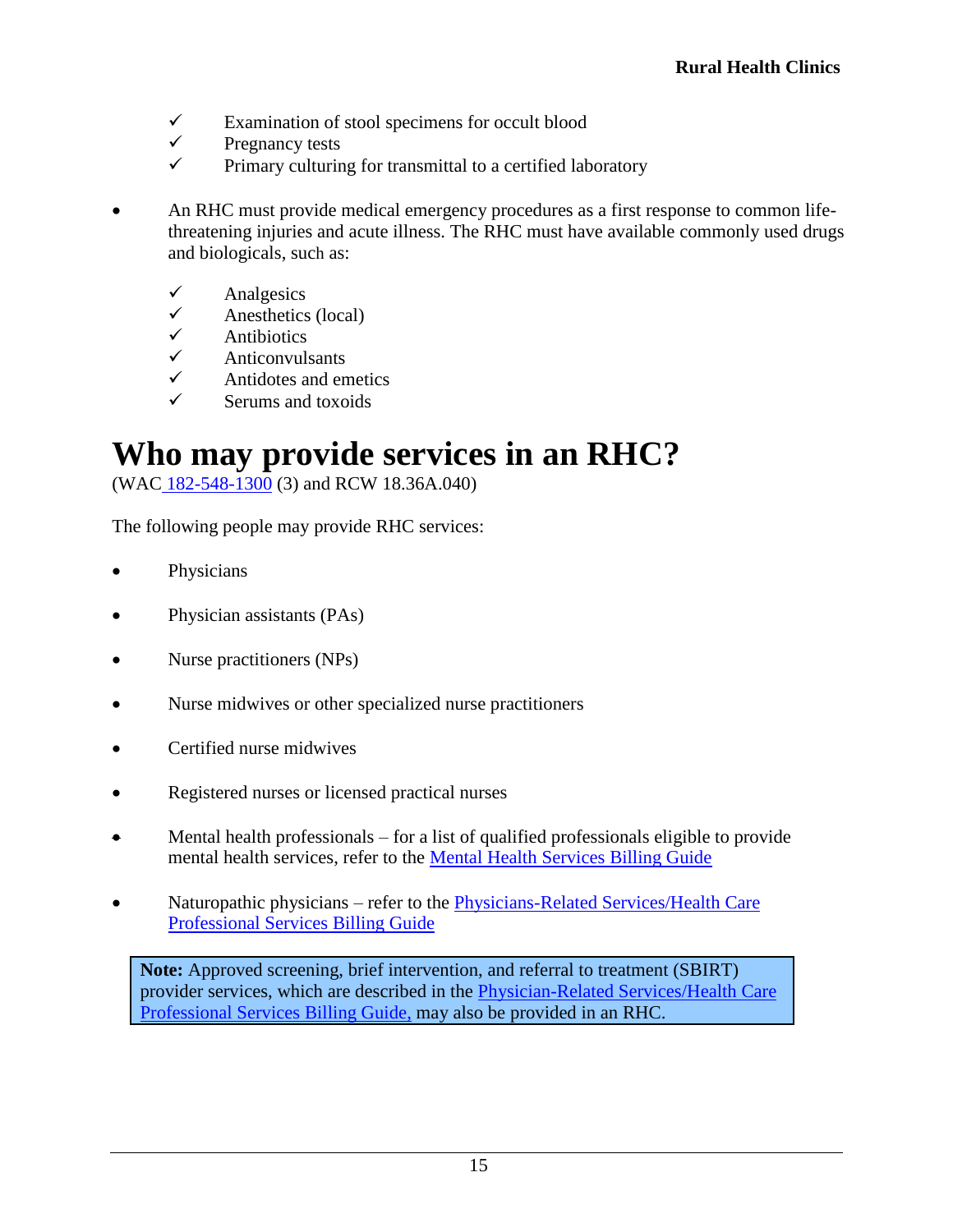# <span id="page-15-0"></span>**What are the staffing requirements of an RHC?**

[\(42 CFR §](http://ecfr.gpoaccess.gov/cgi/t/text/text-idx?c=ecfr&sid=055ab73480525cb662c27bebb050f552&tpl=/ecfrbrowse/Title42/42cfr491_main_02.tpl) 491.7-8)

- An RHC must be under the medical direction of a physician.
- An RHC must have a health care staff that includes one or more physicians.
- An RHC staff must include one or more physician's assistants (PA) or advanced registered nurse practitioners (ARNP).
- A physician, ARNP, PA, certified nurse-midwife, clinical social worker, or clinical psychologist must be available to provide patient care services within their scope of practice at all times the RHC operates.
- An ARNP, PA, or certified nurse-midwife must be available to provide patient care services at least 50 percent of the time the RHC operates.
- The staff also may include ancillary personnel who are supervised by the professional staff.
- The PA, ARNP, certified nurse-midwife, clinical social worker, or clinical psychologist member of the staff may be the owner or an employee of the RHC, or may provide services under contract to the center.

# <span id="page-15-1"></span>**What are the RHC certification requirements?**

To be eligible to offer medical assistance, RHCs must have federal and medical assistance certifications.

**Federal certification:** RHCs must be federally certified for participation as an RHC by the Department of Health and Human Services (DHHS). The clinic provides the agency with a copy of its certification as an RHC.

**Medical assistance certification:** A clinic certified under Medicare meets the standards for medical assistance certification.

To obtain medical assistance certification as an RHC, the clinic must complete the application and supply all necessary documentation to the agency's Provider Enrollment unit.

**Note:** A clinic must receive federal designation as a Medicare-certified RHC before the agency can enroll the clinic as a medical assistance-certified RHC. Go to <http://www.cms.hhs.gov/home/medicare.asp> for information on Medicare provider enrollment.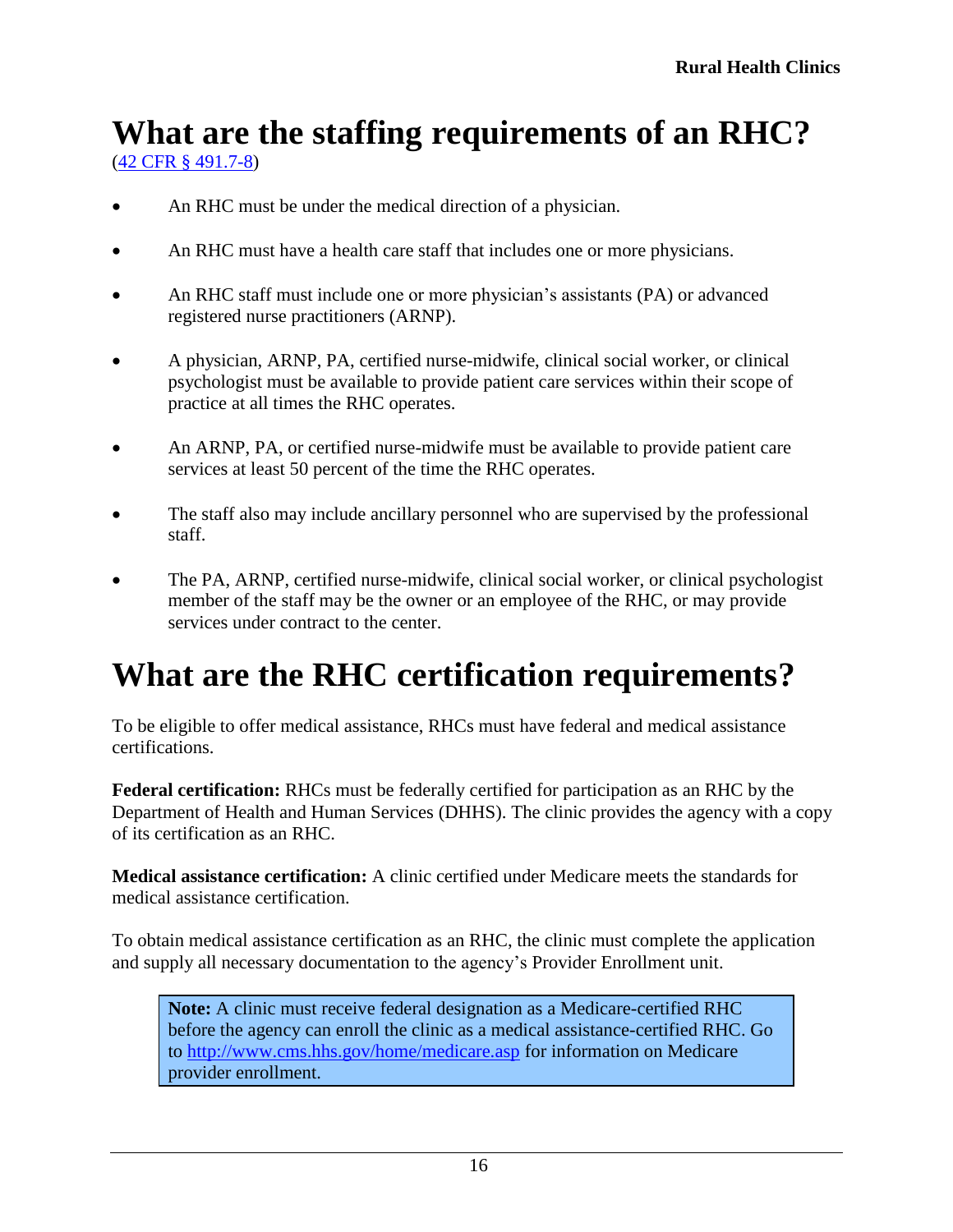When enrolling a new clinic through ProviderOne on-line enrollment application, select the *Fac/Agency/Org/Inst* option from the enrollment type menu and select the RHC taxonomy 261QR1300X from the provider specialty menu. Direct questions regarding enrollment applications to providerenrollment@hca.wa.gov.

# <span id="page-16-0"></span>**What is the effective date of the Medicaid RHC certification?**

(WAC [182-549-1200](http://app.leg.wa.gov/WAC/default.aspx?cite=182-549-1200) (2))

The agency uses one of two timeliness standards for determining the effective date of a Medicaid-certified RHC:

- **Medicare's effective date:** The agency uses Medicare's effective date if the RHC returns a properly completed CPA and RHC enrollment packet **within 60 calendar days** from the date of Medicare's letter notifying the clinic of the Medicare certification.
- **The date the agency receives the CPA:** The agency uses the date the signed CPA is received if the RHC returns the properly completed CPA and RHC enrollment packet **61 or more calendar days** after the date of Medicare's letter notifying the center of the Medicare certification.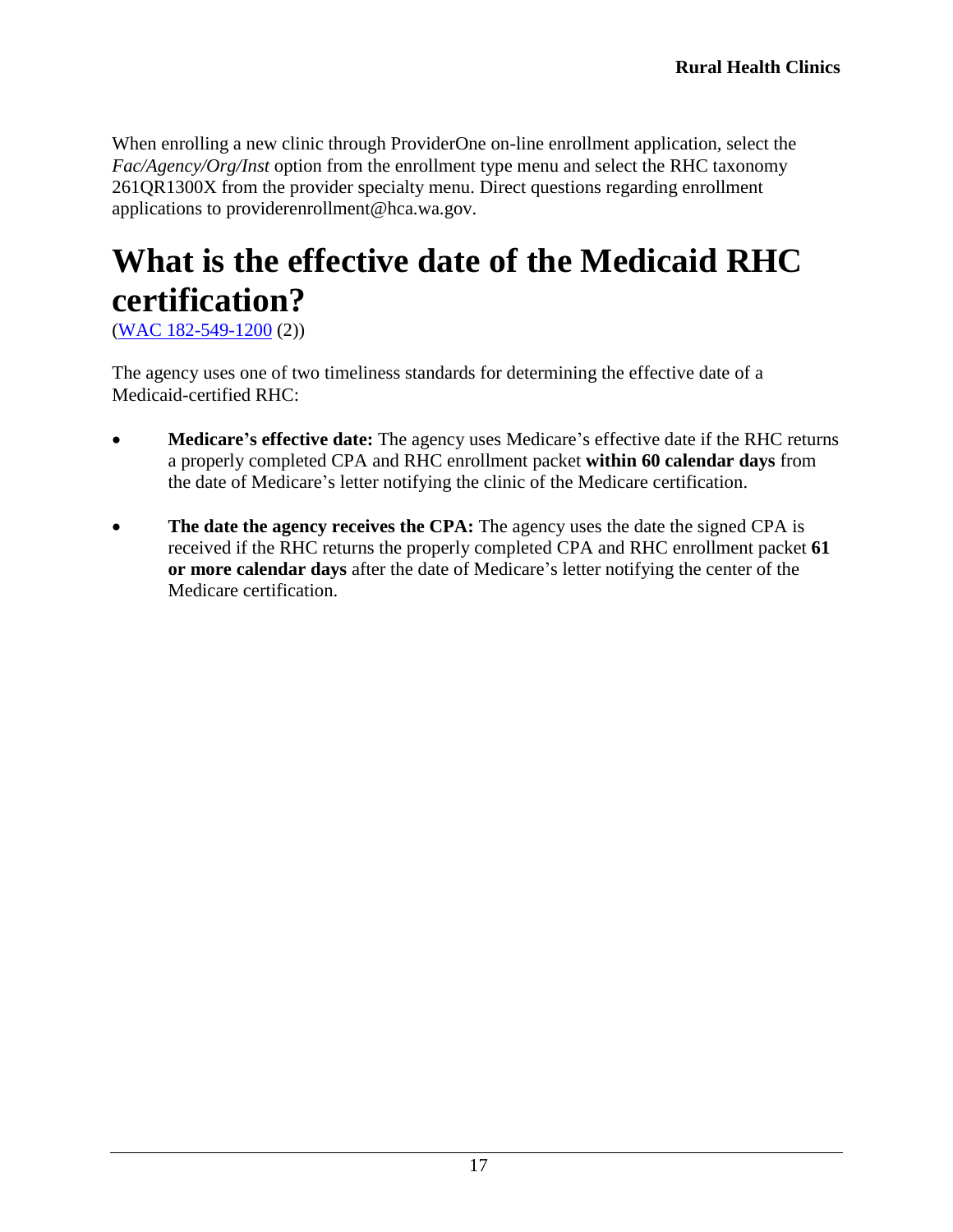# **Client Eligibility**

# <span id="page-17-1"></span><span id="page-17-0"></span>**How can I verify a patient's eligibility?**

Providers must verify that a patient has Washington Apple Health coverage for the date of service, and that the client's benefit package covers the applicable service. This helps prevent delivering a service the agency will not pay for.

Verifying eligibility is a two-step process:

**Step 1. Verify the patient's eligibility for Washington Apple Health.** For detailed instructions on verifying a patient's eligibility for Washington Apple Health, see the *Client Eligibility, Benefit Packages, and Coverage Limits* section in the agency's [ProviderOne Billing and Resource Guide.](http://www.hca.wa.gov/node/311)

If the patient is eligible for Washington Apple Health, proceed to **Step 2**. If the patient is **not** eligible, see the note box below.

**Step 2. Verify service coverage under the Washington Apple Health client's benefit package.** To determine if the requested service is a covered benefit under the Washington Apple Health client's benefit package, see the agency's [Health Care](http://www.hca.wa.gov/node/2391)  [Coverage—Program Benefit Packages and Scope of Service Categories](http://www.hca.wa.gov/node/2391) web page.

**Note:** Patients who wish to apply for Washington Apple Health can do so in one of the following ways:

- 1. By visiting the Washington Healthplanfinder's website at: [www.wahealthplanfinder.org.](http://www.wahealthplanfinder.org/)
- 2. By calling the Customer Support Center toll-free at: 855-WAFINDER (855-923-4633) or 855-627-9604 (TTY).
- 3. By mailing the application to: Washington Healthplanfinder PO Box 946 Olympia, WA 98507

In-person application assistance is also available. To get information about inperson application assistance available in their area, people may visit [www.wahealthplanfinder.org](http://www.wahealthplanfinder.org/) or call the Customer Support Center.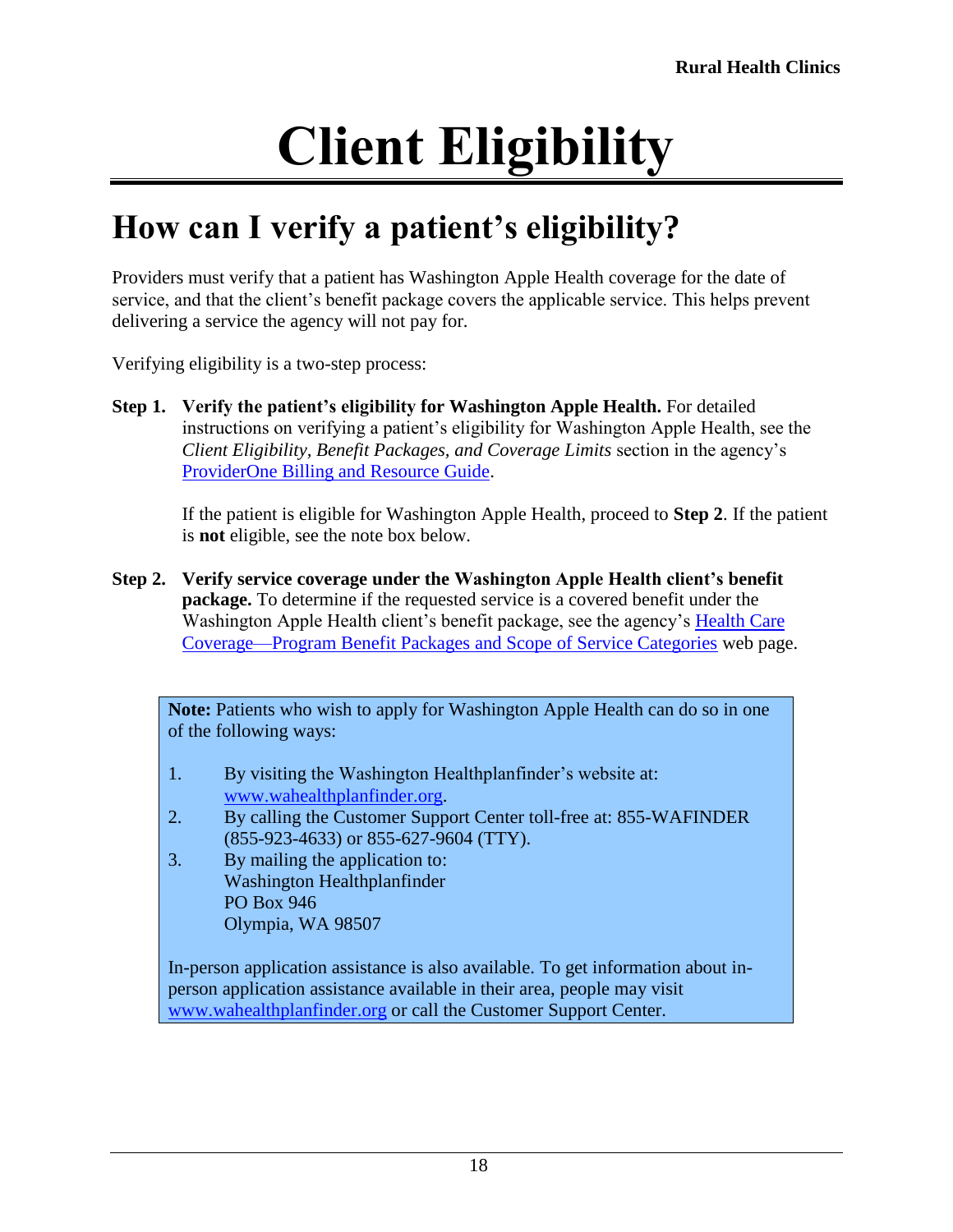# <span id="page-18-1"></span>**Are managed care enrollees eligible?**

(WAC [182-538-060](http://apps.leg.wa.gov/WAC/default.aspx?cite=182-538-060) and [095\)](http://app.leg.wa.gov/WAC/default.aspx?cite=182-538-095)

**Yes.** When verifying eligibility using ProviderOne, if the client is enrolled in an agencycontracted managed care plan, managed care enrollment will be displayed on the client benefit inquiry screen in ProviderOne. All services must be requested directly through the client's primary care provider (PCP). Clients can contact their managed care plan by calling the telephone number provided to them.

#### <span id="page-18-0"></span>**Managed care clients**

[\(WAC 182-549-1400\)](http://app.leg.wa.gov/wac/default.aspx?cite=182-549-1400)

For clients enrolled with a managed care organization (MCO), the MCO pay for covered RHC services. Only services provided to clients enrolled in Title XIX (Medicaid) or Title XXI (CHIP) are eligible for encounter payments.

Neither the agency nor the MCO pays the encounter rate for services provided to clients in stateonly medical programs. Services provided to clients in state-only medical programs are considered fee-for-service, regardless of the type of service performed.

All medical services covered under a managed care plan must be obtained by the client through designated facilities or providers. The managed care plan is responsible for both of the following:

- Payment of covered services
- Payment of services referred by a provider participating with the plan to an outside provider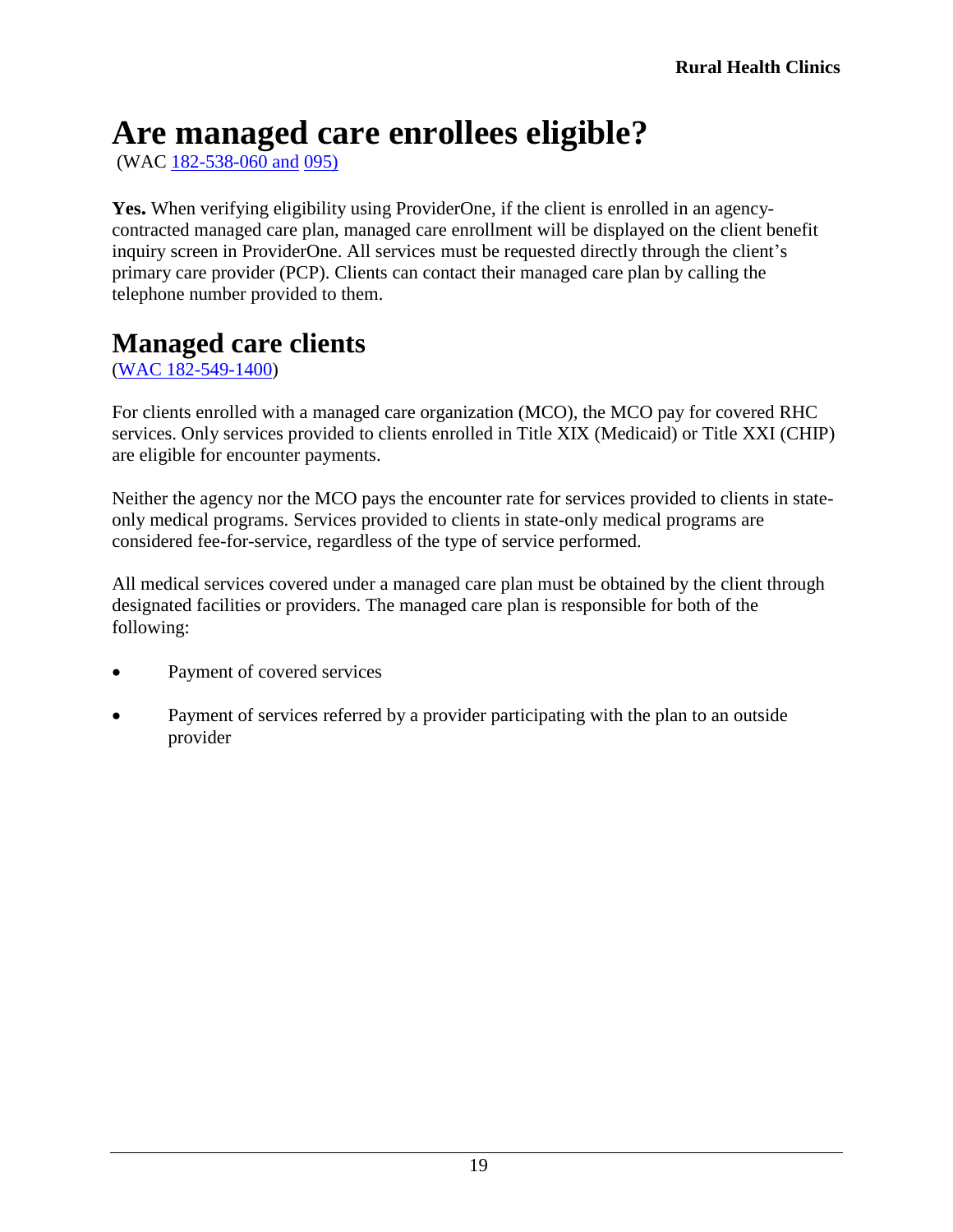# **Encounters**

## <span id="page-19-1"></span><span id="page-19-0"></span>**What is an encounter?**

An encounter is a face-to-face visit between a client and an RHC provider of health care services who exercises independent judgment when providing healthcare services to the individual client. For a health care service to be defined as an encounter, it must meet specific encounter criteria as described below. All services must be documented in the client's file in order to qualify for an encounter. Encounters are limited to one per client, per day except in the following circumstances:

- The client needs to be seen on the same day by different practitioners with different specialties.
- The client needs to be seen multiple times on the same day due to unrelated diagnoses.

# <span id="page-19-2"></span>**What services are considered an encounter?**

(WAC [182-549-1300](http://app.leg.wa.gov/WAC/default.aspx?cite=182-549-1300) )

Only certain services provided by an RHC are considered an encounter.

The RHC must bill the agency for these services using HCPCS code T1015 and the appropriate HCPCS or CPT code for the service provided.

The following services qualify for RHC reimbursement:

- Physician services
- Nurse practitioner or physician assistant services
- Visiting nurse services
- Naturopathic physician services as described in the [Physician-Related Services/Health Care](http://www.hca.wa.gov/node/301#collapse40)  [Professional Services Billing Guide](http://www.hca.wa.gov/node/301#collapse40)
- Approved screening, brief intervention, and referral to treatment (SBIRT) provider services as described in the [Physician-Related Services/Health Care Professional Services](http://www.hca.wa.gov/node/301#collapse40)  [Billing Guide](http://www.hca.wa.gov/node/301#collapse40)
- Mental health services as described in the Mental Health [Services Billing Guide](http://www.hca.wa.gov/node/301#collapse30)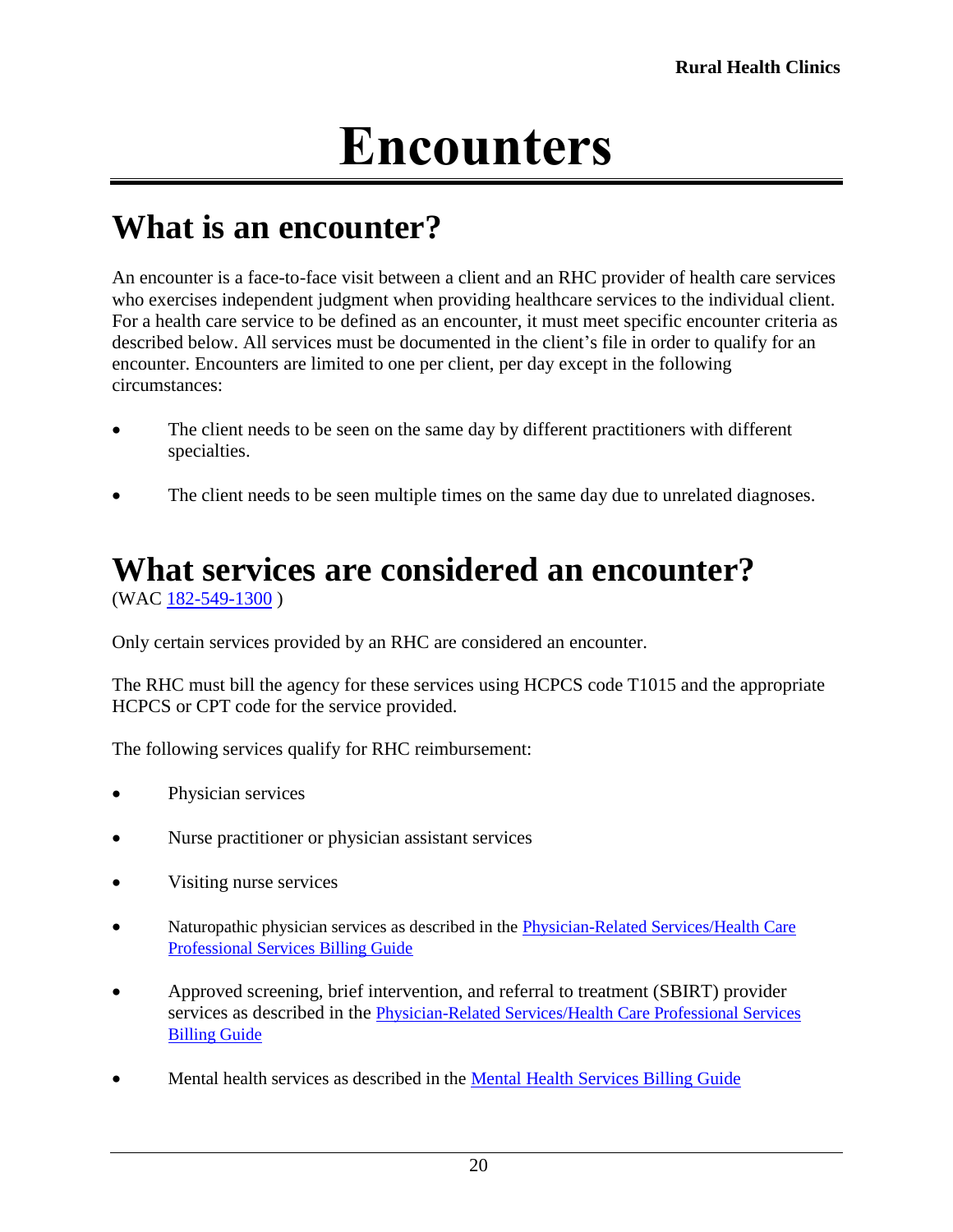### <span id="page-20-0"></span>**Are surgical procedures considered RHC services?**

Effective August 31, 2014, and retroactive to dates of service on or after January 1, 2014, surgical procedures furnished in an RHC by an RHC practitioner are considered RHC services, and the RHC is paid based on its encounter rate for the face-to-face encounter associated with the surgical procedure.

Global billing requirements do not apply to RHCs, except that surgical procedures furnished at locations other than RHCs may be subject to global billing requirements.

If an RHC furnishes services to a patient who has had surgery elsewhere and is still in the global billing period, the RHC must determine if these services have been included in the surgical global billing. RHCs may bill for a visit during the global surgical period if the visit is for a service not included in the global billing package. If the service furnished by the RHC was included in the global payment for the surgery, the RHC may not also bill for the same service.

For services not included in the global surgical package, see the [Physician-Related](http://www.hca.wa.gov/node/301#collapse40)  [Services/Health Care Professional Services Billing Guide.](http://www.hca.wa.gov/node/301#collapse40)

### <span id="page-20-1"></span>**What services and supplies are incidental to professional services?**

Services and supplies incidental to the professional services of encounter-level practitioners are included in the encounter rate paid for the professional services when the services and supplies are:

- Furnished as an incidental, although integral, part of the practitioner's professional services (e.g. professional component of an x-ray or lab).
- Of a type commonly furnished either without charge or included in the RHC bill.
- Of a type commonly furnished in a provider's office (e.g., tongue depressors, bandages, etc.).
- Provided by RHC employees under the direct, personal supervision of encounter-level practitioners.
- Furnished by a member of the RHC staff who is an employee of the RHC (e.g., nurse, therapist, technician, or other aide).

Incidental services and supplies as described above that are included on the RHC's cost report are factored into the encounter rate and will not be paid separately.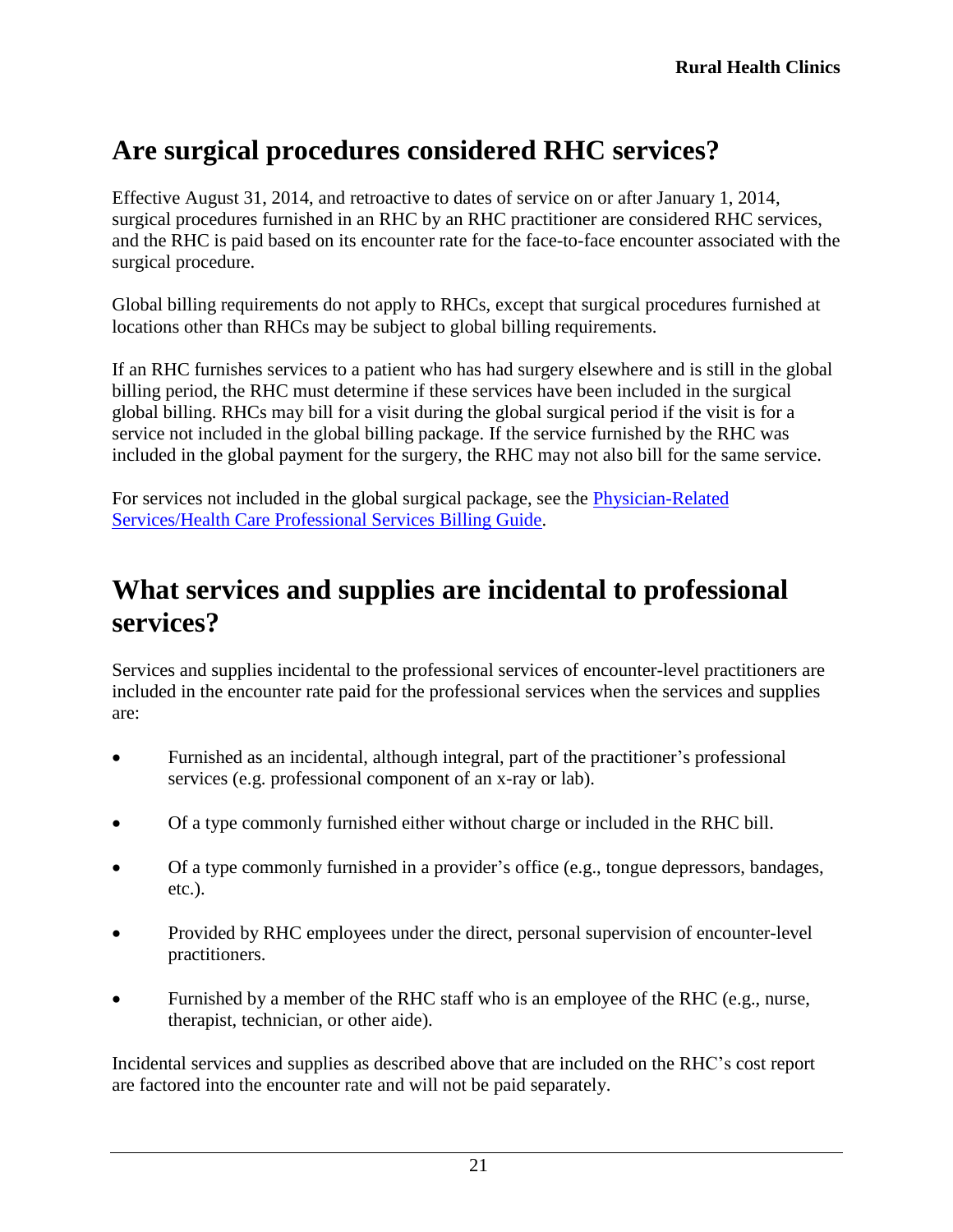**Note:** The agency excludes drugs and biologicals administered in the provider's office from the list of encounter services. This includes pneumococcal and influenza vaccines. Bill the agency separately for these drugs and biologicals using the appropriate taxonomy for fee-for-service and the appropriate, specific servicing taxonomy (see [Billing and Claim Forms](#page-36-0) for more details).

#### <span id="page-21-0"></span>**How do I determine whether a service is an encounter?**

To determine whether a contact with a client meets the encounter definition, all the following guidelines apply:

#### <span id="page-21-1"></span>**Services requiring the skill and ability of an encounter-level practitioner**

The service being performed must require the skill and ability of an encounter-level practitioner in order to qualify as an encounter. A service does not qualify as an encounter simply because it is performed by one of these practitioners if the service is one that is normally performed by other health care staff.

**For example**, if a physician performs a blood draw only or a vaccine administration only, these services are not encounters since they are normally performed by registered nurses. These services must be billed as fee-for-service using the appropriate coding.

#### **Services in the clinic**

The services of a practitioner performed in the clinic (excluding those listed in [Billing and Claim](#page-36-0)  [Forms\)](#page-36-0) are encounters and are payable only to the clinic.

#### **Assisting**

The provider must make an independent judgment. The provider must act independently and **not assist** another provider.

| <b>Examples:</b>         |                                                                                                                                                  |
|--------------------------|--------------------------------------------------------------------------------------------------------------------------------------------------|
| <b>Encounter:</b>        | A mid-level practitioner sees a client to monitor physiologic signs,<br>to provide medication renewal, and uses standing orders or<br>protocols. |
| <b>Not an Encounter:</b> | A mid-level practitioner assists a physician during a physical<br>examination by taking vital signs, history, or drawing a blood<br>sample.      |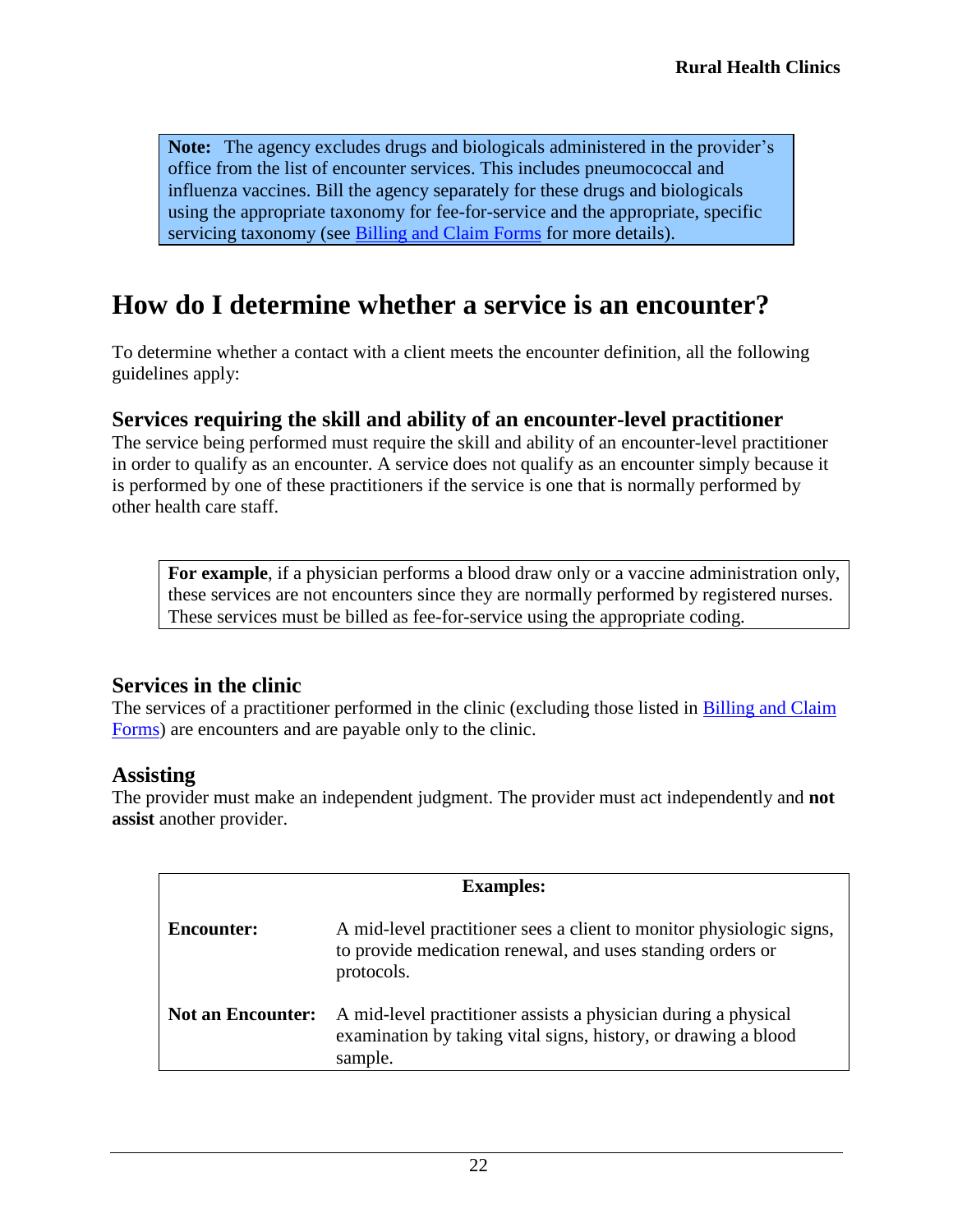#### **Services outside the clinic**

Hospital based services are not encounter-eligible. Covered services will be paid as fee-forservice and should not be billed with a T1015

Otherwise, a service that is considered an encounter when performed **in** the clinic is considered an encounter when performed **outside** the clinic (for example, in a nursing facility or in the client's home) and is payable to the clinic. A service that is not considered an encounter when performed **in** the clinic is not considered an encounter when performed **outside** the clinic, regardless of the place of service.

Concurrent care exists when services are rendered by more than one practitioner during a period of time. Consultations do not constitute concurrent care. The reasonable and necessary services of each practitioner rendering concurrent care are covered if each practitioner is required to play an active role in the patient's treatment.

**For example**, concurrent care may occur because of the existence of more than one medical condition requiring distinct specialized medical services.

Each **individual** provider is limited to one type of encounter per day for each client, regardless of the services provided except in either one of the following circumstances:

- The client needs to be seen by different practitioners with different specialties.
- The client needs to be seen multiple times due to unrelated diagnoses.

**Note:** Simply making a notation of a pre-existing condition or writing a refill prescription for the condition **is not significant enough** to warrant billing an additional encounter for the office visit.

#### **Serving multiple clients simultaneously**

When an individual provider renders services to several clients simultaneously, the provider can count an encounter for each client if the provision of services is documented in **each client's**  health record. This policy also applies to family therapy and family counseling sessions. **Bill services for each client on separate claim forms.** 

#### <span id="page-22-0"></span>**State-only programs**

Services provided to clients in state-only programs and reimbursed separately by the state do not qualify for a Medicaid encounter. Clients identified in ProviderOne with one of the following medical coverage group codes are enrolled in a state-only program. RHC clients identified in ProviderOne with one of the following medical coverage group codes and associated recipient aid category (RAC) codes do not qualify for the encounter rate effective January 1, 2014.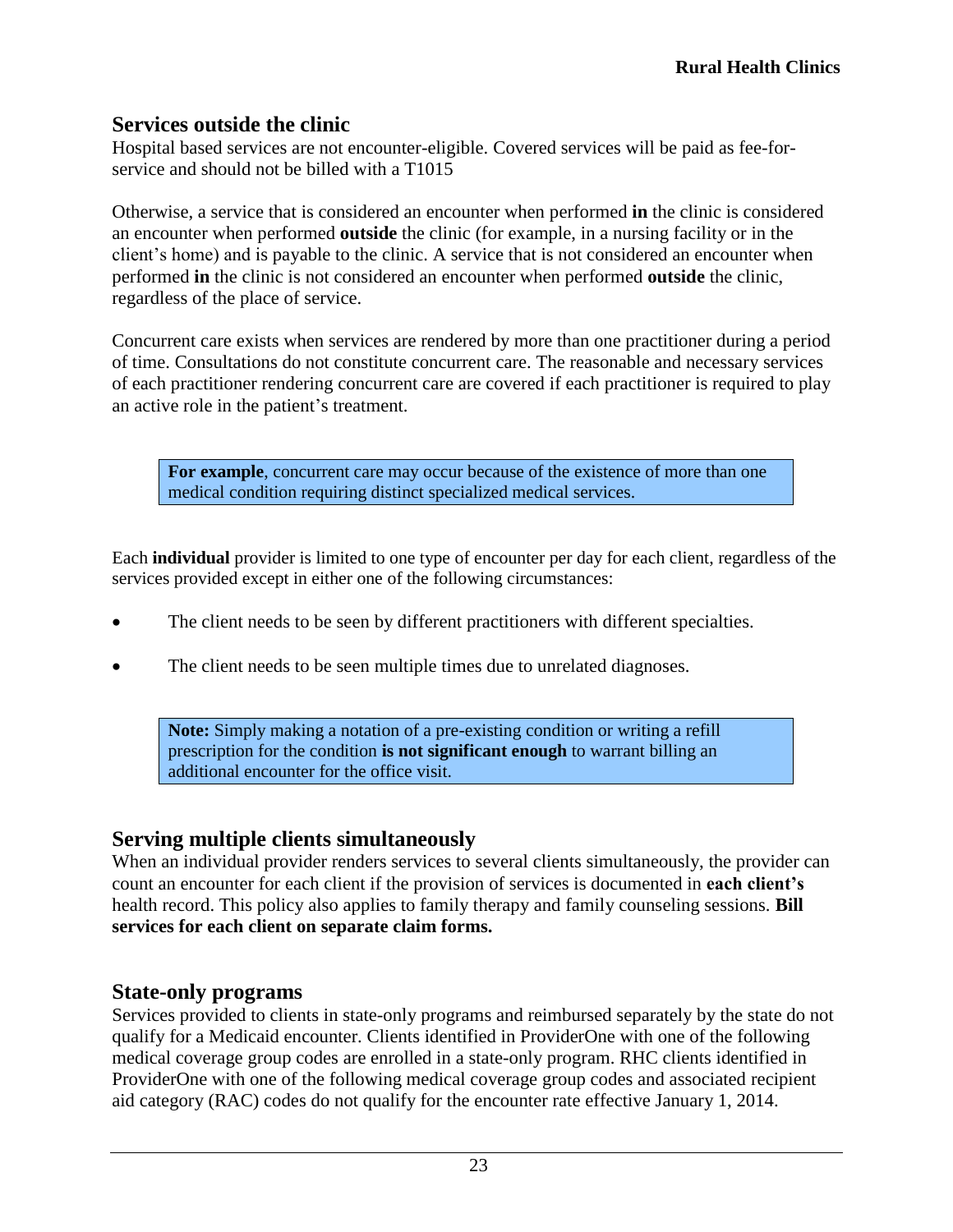| <b>Medical Coverage</b><br><b>Group Codes</b> | <b>RAC Code</b>                                        |  |
|-----------------------------------------------|--------------------------------------------------------|--|
| F <sub>06</sub>                               | RACs 1138, 1139 only                                   |  |
| F07                                           | RACs 1141, 1142 only                                   |  |
| F99                                           | <b>RAC 1040</b>                                        |  |
| G <sub>01</sub>                               | RACs 1041, 1135-1137, 1145 only                        |  |
| I <sub>01</sub>                               | RAC 1050, 1051 only                                    |  |
| K03                                           | RACs 1056,1058, 1176-1178 only                         |  |
| K95                                           | RACs 1060, 1064, 1179-1181 only                        |  |
| K99                                           | RACs 1060, 1064, 1179-1181 only                        |  |
| L <sub>04</sub>                               | RACs 1077, 1078, 1081, 1082, 1158-1161, 1182-1185 only |  |
| L24                                           | RACs 1190-1195 only                                    |  |
| L95                                           | RACs 1085, 1087, 1155, 1157, 1186, 1187 only           |  |
| L99                                           | RACs 1085, 1087, 1090, 1092, 1155, 1157, 1186-1189     |  |
| M99                                           | RAC 1094 (This is the only RAC for M99)                |  |
| P <sub>05</sub>                               | RAC 1097, 1098 only                                    |  |
| P <sub>06</sub>                               | All RACs (1099-1100)                                   |  |
| S95                                           | RACs 1125, 1127                                        |  |
| S99                                           | RACs 1125, 1127                                        |  |
| W01                                           | All RACs (1128, 1129, 1170, 1171)                      |  |
| W02                                           | All RACs (1130, 1131, 1172, 1173)                      |  |
| W03                                           | RAC 1132 (This is the only RAC for W03)                |  |
| N31                                           | RAC 1211 (replaces 1138 and 1139)                      |  |
| N33                                           | RAC 1212, 1213 (replaces 1141, 1142)                   |  |
| A01                                           | RAC 1214 (replaces 1041)                               |  |
| A <sub>01</sub>                               | RAC 1215 (replaces 1137)                               |  |
| A05                                           | RAC 1216 (replaces 1145)                               |  |

Services provided to clients with the following medical coverage group code and RAC code combinations are eligible for encounter payments for services prior to delivery.

| <b>Medical Coverage Group Codes</b> | <b>RAC Code</b>                              |
|-------------------------------------|----------------------------------------------|
| K <sub>03</sub>                     | RAC 1057 (This is not the only RAC for K03.) |
| K95                                 | RAC 1062 (This is not the only RAC for K95.) |
| K99                                 | RAC 1062 (This is not the only RAC for K99.) |
| P99                                 | RAC 1102 (This is the only RAC for P99.)     |
| N23                                 | RAC 1209 (Replaces RAC 1096)                 |

 Clients identified in ProviderOne with one of the following Barcode (state only) RAC codes for incapacity determination services do **not** qualify for the encounter rate effective September 1, 2015: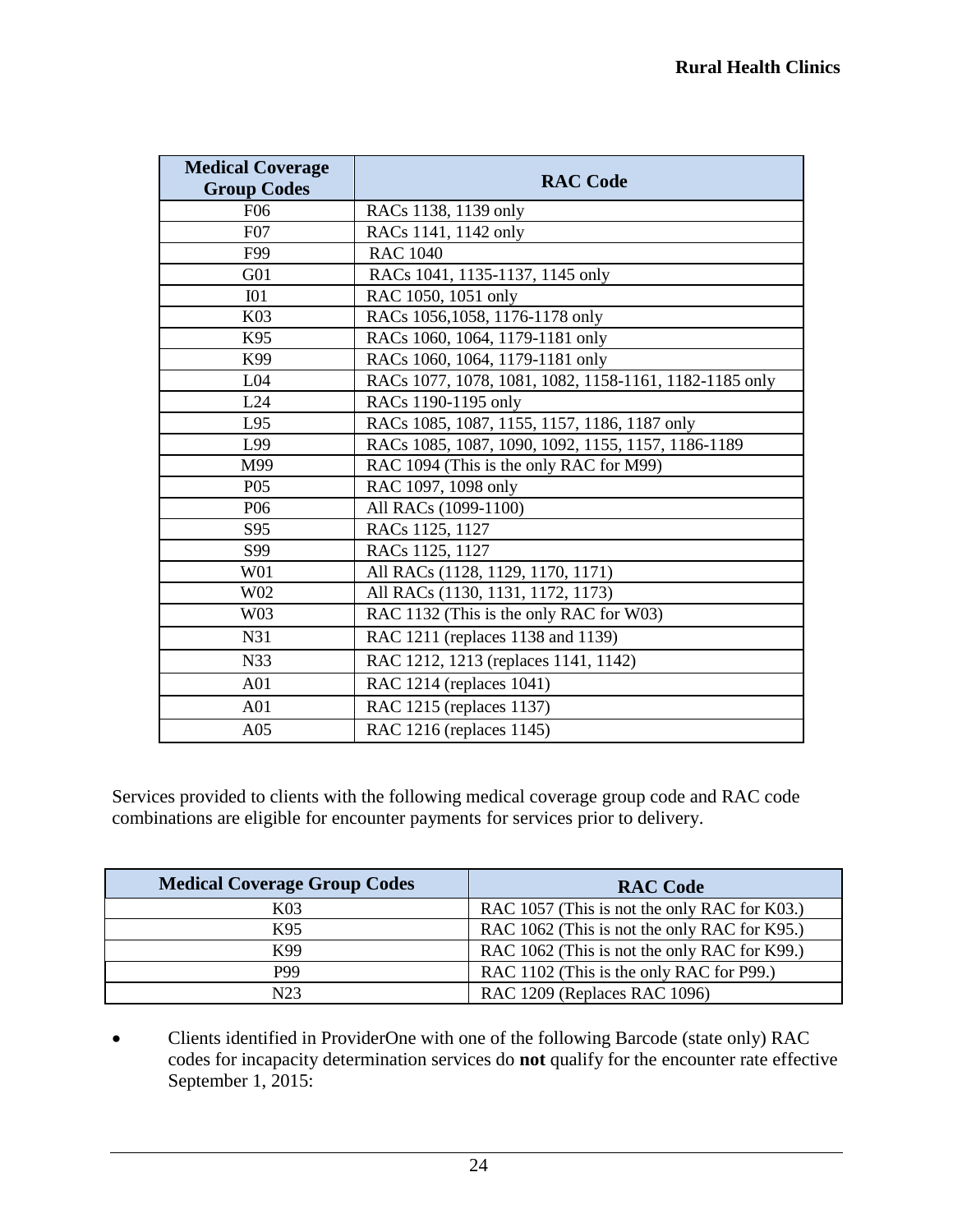| <b>Barcode RAC</b> |
|--------------------|
| 2000               |
| 2001               |
| 2002               |
| 2003               |
| 2004               |

# <span id="page-24-0"></span>**What services do not qualify as an encounter?**

The following services are not billable as encounters. Do not bill using HCPS code T1015 for these services unless there is a qualifying, encounter-eligible service on the claim. The agency covers the following supplies and services and pays for them under fee-for-service:

- Ambulance services
- Dental services
- Diabetes education and management
- Drugs and biologicals including drugs administered in the provider's office (for example, pneumococcal and influenza vaccines)
- Durable medical equipment (whether rented or purchased)
- Eye exams and eyeglasses or contact lenses
- Family planning services
- Hearing exams and hearing aids
- Any service provided in a hospital setting
- Maternity support services
- Substance use disorder (other than SBIRT)
- Medical supplies listed in the agency's [Physician-Related Services/Healthcare](http://www.hca.wa.gov/node/301#collapse40)  [Professional Services Billing Guide](http://www.hca.wa.gov/node/301#collapse40) as separately billable (for example, cast materials and splints)
- Prosthetic and orthotic devices
- Screening mammography services
- Childbirth in a hospital setting
- Diagnostic tests, such as x-rays and EKGs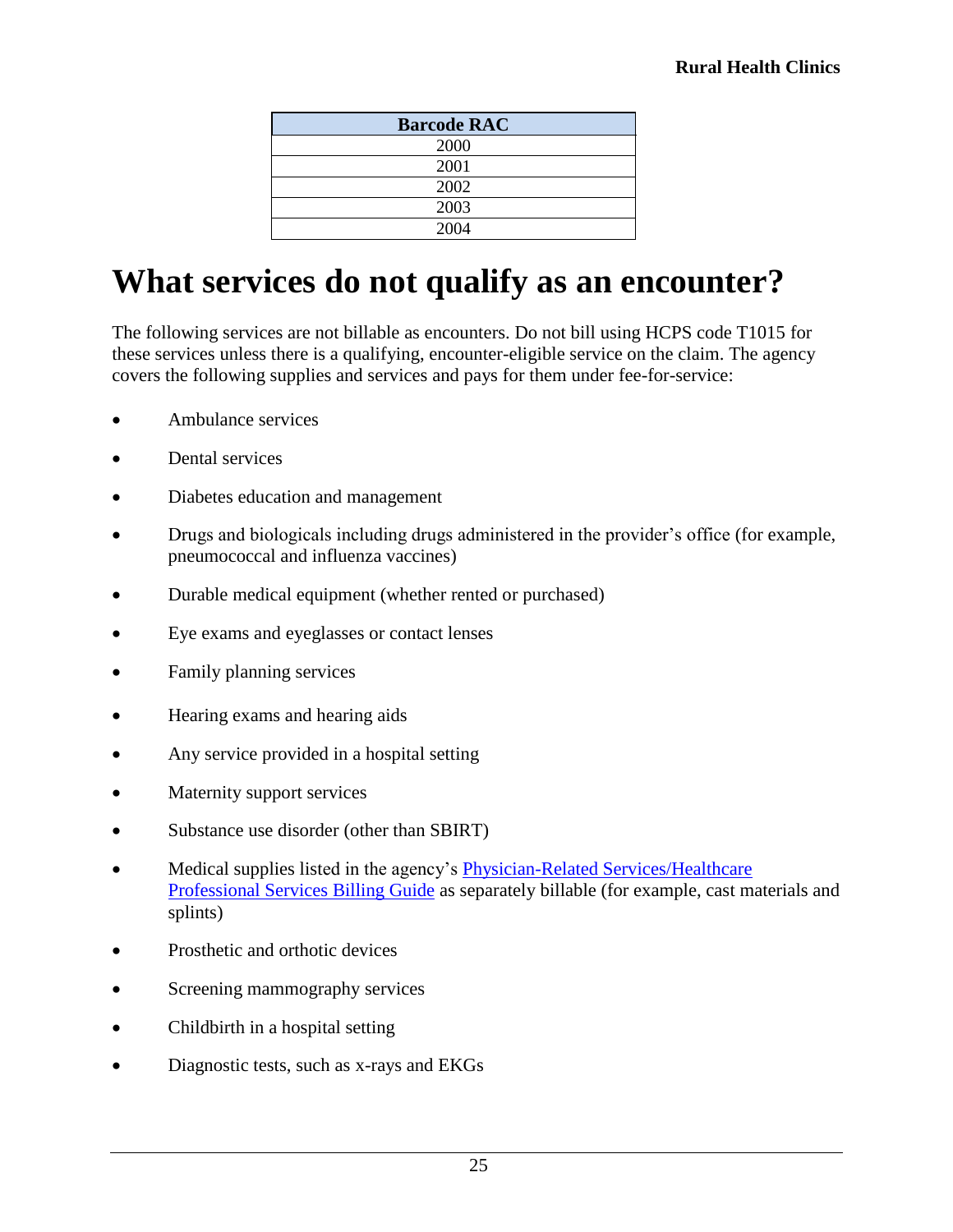- Clinical diagnostic laboratory services, including laboratory tests required for RHC certification
- Administration fees for drugs and vaccines given in the provider's office (except when performed on the same day as an encounter)

The following are examples of services that are not encounter-eligible but are reimbursed feefor-service.

- Blood draws, laboratory tests, etc., are not encounter-eligible, but these procedures may be provided in addition to other medical services as part of an encounter.
- The administration of drugs and biologicals are not encounter-eligible, these include pneumococcal and influenza vaccines, and other immunizations.
- Delivery and postpartum services provided to pregnant undocumented alien women are not encounter-eligible. Global care must be unbundled. The agency does not pay for an encounter for the delivery or postpartum care or any other service provided once the client is no longer pregnant.
- Health services provided to clients under [state-only programs.](#page-22-0)
- Hospital based services. Covered services will be paid as fee-for-service and should not be billed with a T1015.
- Global services (example: maternity services) must be unbundled and billed following the service coding rules.

# <span id="page-25-0"></span>**When does the agency pay for RHC services?**

(WAC [182-549-1300](http://app.leg.wa.gov/WAC/default.aspx?cite=182-549-1300) (2))

The agency pays the RHC for medical services when they are:

- Within the scope of an eligible client's medical [assistance](http://apps.leg.wa.gov/WAC/default.aspx?cite=182-501-0060) program.
- Medically necessary as defined in WAC  $182-500-0070$ .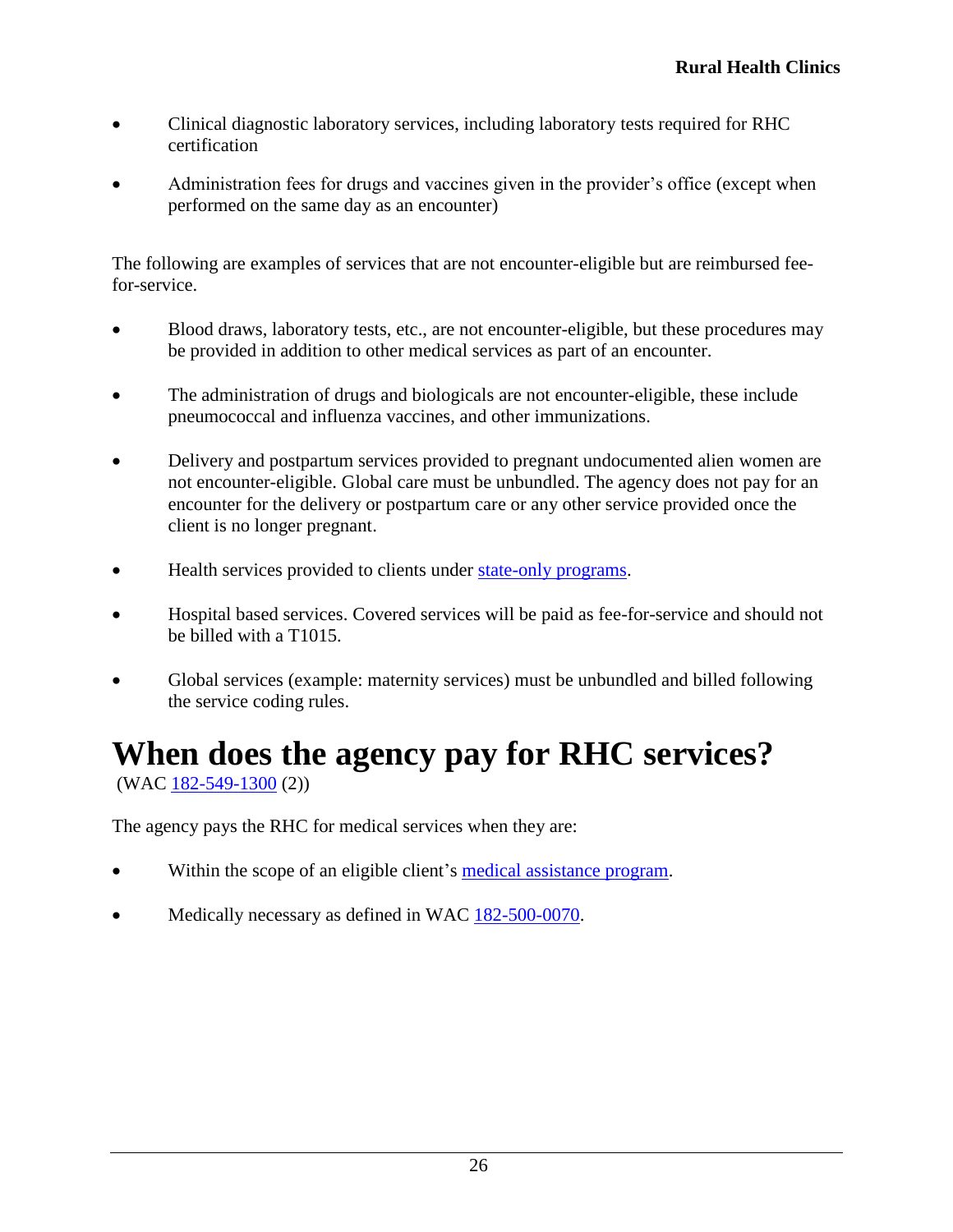## <span id="page-26-0"></span>**What is the reimbursement structure for RHCs?**

The reimbursement structure is explained in detail in WAC [182-549-1400.](http://app.leg.wa.gov/WAC/default.aspx?cite=182-549-1400)

Medical services not normally provided to Medicare beneficiaries are excluded from the clinic's Medicare cost report, and are not used for the calculation of the clinic's encounter rate. Therefore, they have been excluded from the agency's list of encounter services and are not billable as an encounter.

Also, as described in [Payment,](#page-25-0) many supplies used in a provider's office are considered incidental to the medical service and are included in the encounter rate. Using the appropriate billing taxonomy and appropriate procedure codes, bill only those supplies that are specifically detailed in the agency's [Physician-Related](http://www.hca.wa.gov/node/301#collapse40)  [Services/Healthcare Professional Services Medicaid Billing Guide](http://www.hca.wa.gov/node/301#collapse40) as separately payable.

The agency establishes encounter rates specific to each RHC facility for covered RHC services. Non-RHC services are not qualified to be paid at the encounter rate, and are paid for at the appropriate fee schedule amount.

In Washington state, RHCs have the choice of being reimbursed under the prospective payment system or the alternative payment methodology (APM), in accordance with 42 USC 1396a(bb)(6). APM rates are required to be at least equal to prospective payment system rates. (See WAC [182-549-1400,](http://app.leg.wa.gov/WAC/default.aspx?cite=182-549-1400) Rural health clinics—Reimbursement and Limitations, for a detailed description of each methodology.)

# <span id="page-26-1"></span>**Are RHCs liable for payments received?**

Each RHC is responsible for submitting claims for services provided to eligible clients. The claims must be submitted under the rules and billing instructions in effect at the time the service is provided.

Each RHC is individually liable for any payments received, and must ensure that these payments are for only those situations described in this and other applicable agency billing guides, and federal and state rules. RHC claims are subject to audit by the agency, and RHCs are responsible to repay any overpayments.

Upon request, RHCs must give the agency complete and legible documentation that clearly verifies any services for which the RHC has received payment.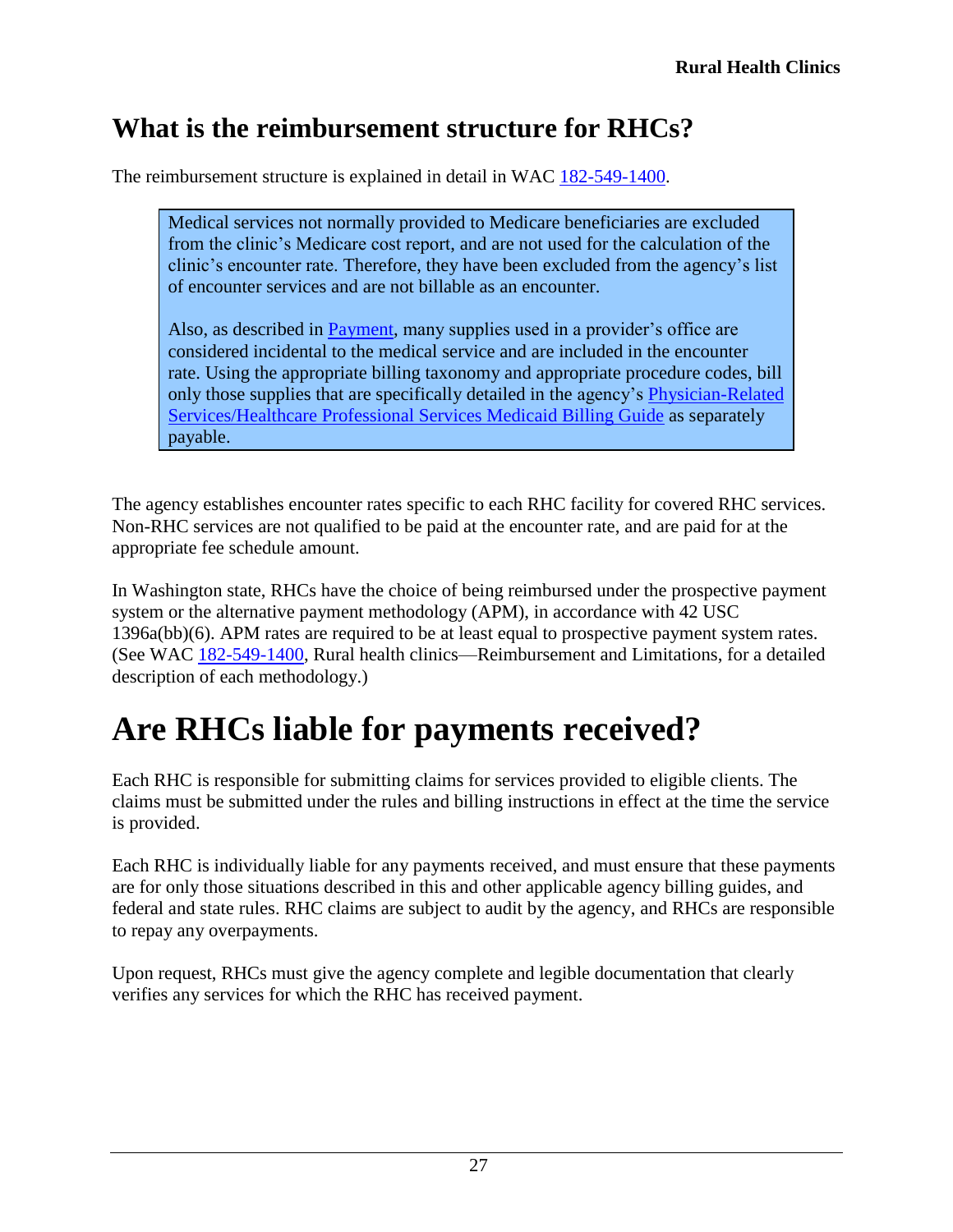## <span id="page-27-1"></span>**How does the agency pay for encounter-eligible services?**

The agency pays RHCs for encounter-eligible services on an **encounter rate** basis rather than a fee-for-service basis. All RHC services and supplies incidental to the provider's services are included in the encounter rate payment.

The agency limits encounters to one per client, per day, except in the following circumstances:

- The visits occur with different healthcare professionals with different specialties.
- There are separate visits with unrelated diagnoses.

**Note:** The service being performed must require the skill and ability of an encounter-level practitioner as described [here](#page-21-1) in order to qualify for an encounter payment.

### <span id="page-27-2"></span>**Does the agency pay for covered RHC services for clients enrolled in a Managed Care Organization (MCO)?**

**No.** For clients enrolled with a Managed Care Organization (MCO), covered RHC services are paid by the MCO. Only clients enrolled in Title XIX (Medicaid) or Title XXI (CHIP) are eligible for encounter payments. Neither the agency nor the MCO pays the encounter rate for clients in state-only medical programs.

#### <span id="page-27-3"></span>**How does an MCO reimburse an RHC for qualified encounters provided to managed care clients?**

For managed care clients receiving services at an RHC, total daily reimbursement to the RHC must equal the RHC's specific encounter rate for qualified encounters. Guidelines for qualified encounters are the same as the fee-for-service guidelines outlined in this guide. The agency will provide each RHC's encounter rate to the MCO. 42 U.S.C. 1396a (bb)(5)(A).

#### <span id="page-27-0"></span>**Enhancement payments for managed care clients**

For clients enrolled with an MCO, the agency determines the amount of the supplemental payment for each RHC that is paid in addition to the MCO contracted rate. The supplemental payments, called enhancements, are paid in amounts necessary to ensure compliance with 42 U.S.C. 1396a(bb)(5)(A). These enhancements are intended to make up the difference between the MCO payment and an RHC's encounter rate. The payments are generated from client rosters submitted to the agency by the MCOs. The agency sends the monthly enhancement payments to MCOs to be distributed to the RHCs.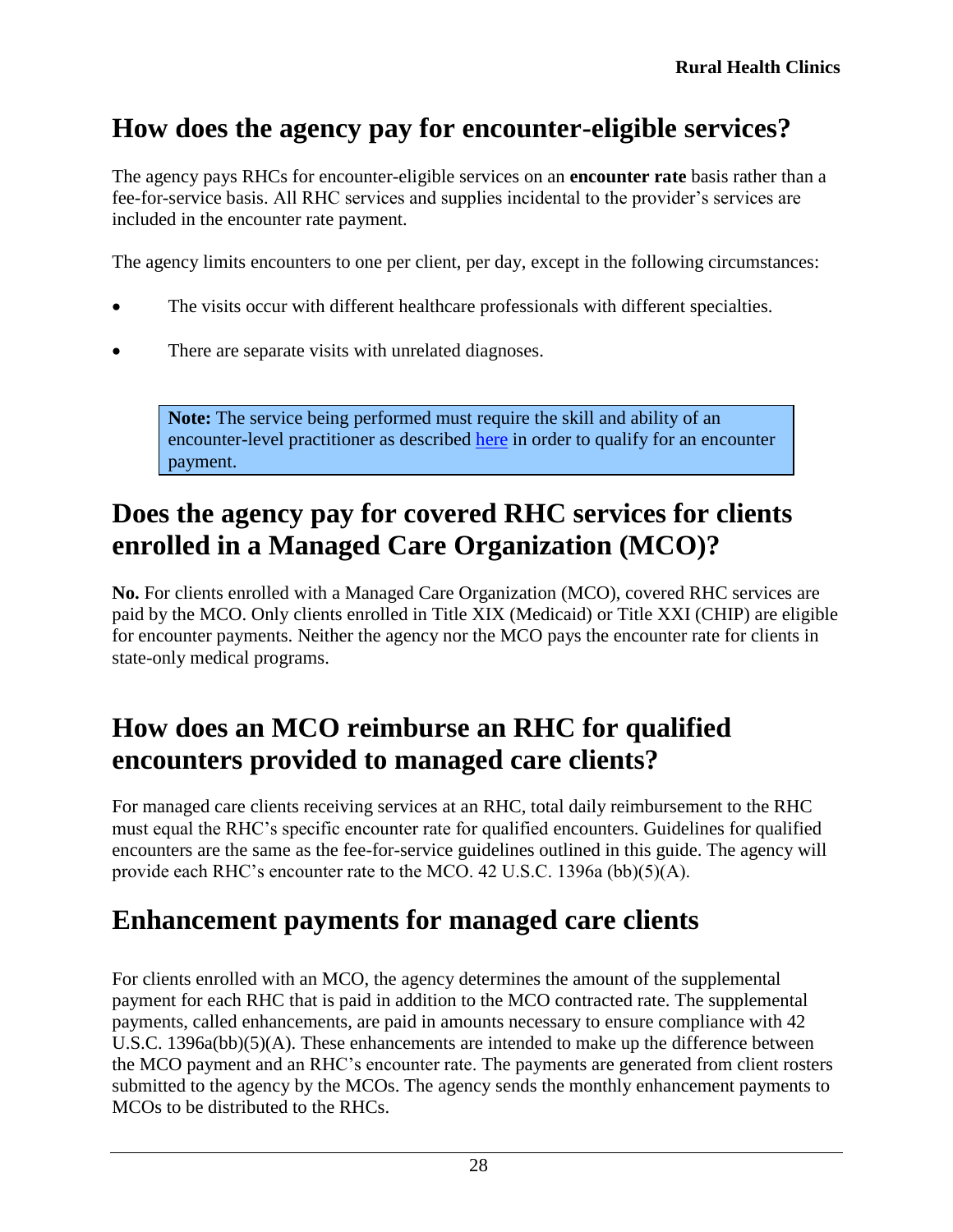The RHCs receive an enhancement payment each month for each managed care client assigned to them by an MCO. To ensure that the appropriate amounts are paid to each RHC, the agency performs an annual reconciliation of the enhancement payments. If the RHC was overpaid, the agency will recoup the appropriate amount. If the RHC was underpaid, the agency will pay the difference. It is the RHC's responsibility to perform internal monthly verification that it has received all its payments.

Based on the results of the reconciliation, the agency may adjust the enhancement rate to avoid significant overpayments or underpayments and to lessen the financial impact on the agency and the RHC. In addition, the RHC can request agency approval for an enhancement rate change.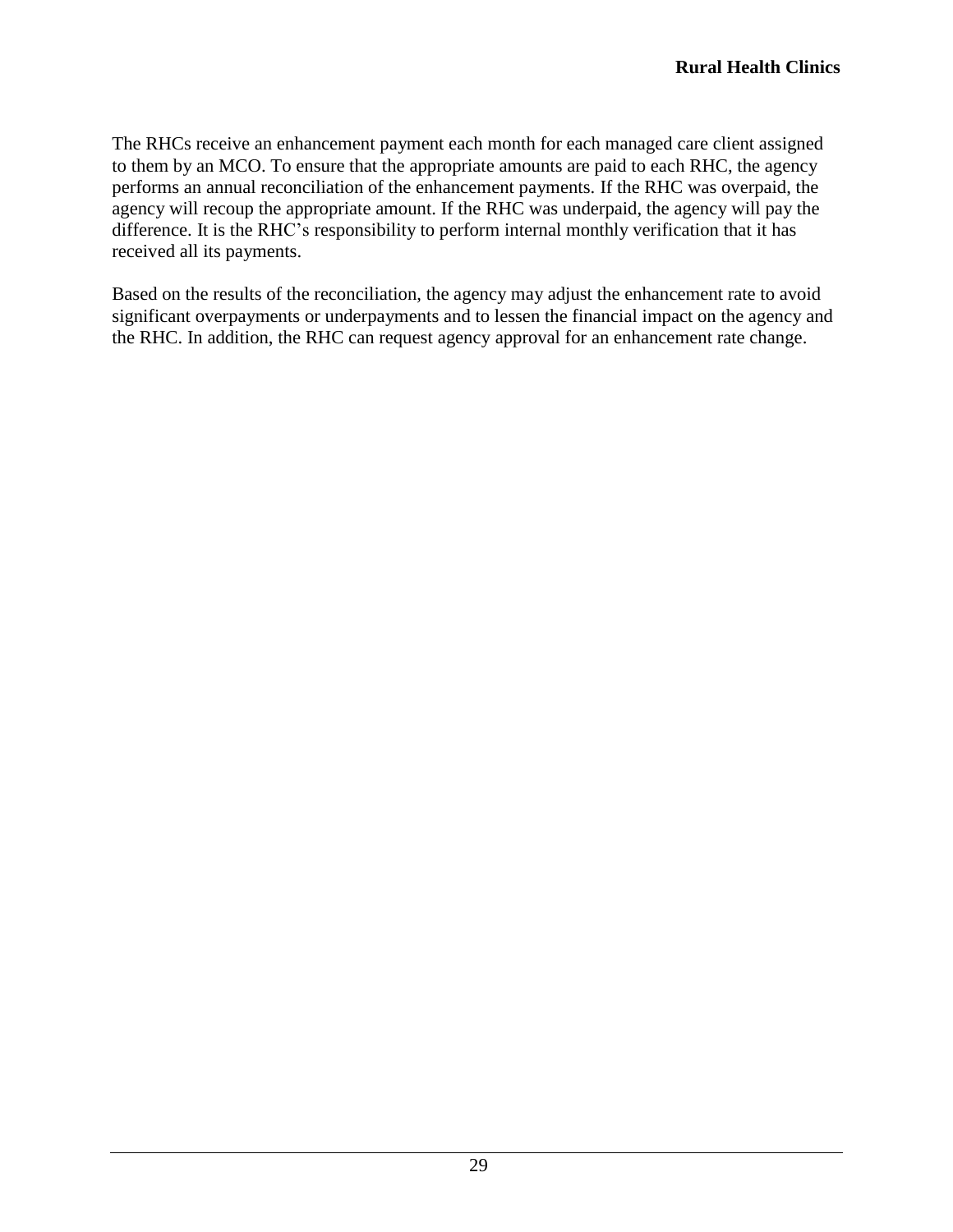# <span id="page-29-0"></span>**Change in Scope of Service**

[WAC [182-549-1500](http://app.leg.wa.gov/WAC/default.aspx?cite=182-549-1500) and 42 U.S.C. 1396a(bb)(3)(B)]

A change in scope of service occurs when there is a change in the type, intensity (the total quantity of labor and materials consumed by an individual client during an average encounter), duration (the length of an average encounter), or amount of services provided by the RHC. When such changes meet the criteria described below, the RHC may qualify for a change in scope of service rate adjustment.

**Note:** A change in costs alone does not constitute a change in scope of service.

### <span id="page-29-1"></span>**What are the criteria for a change in scope of service rate adjustment?**

The agency may authorize a change in scope of service rate adjustment when the following criteria are met:

- The change in the services provided by the RHC meet the definition of RHC services as defined in section  $1905(a)(2)(C)$  of the Social Security Act.
- Changes to the type, intensity, duration, or amount of services have resulted in an increase or decrease in the RHC's cost of providing covered health care services to eligible clients. The cost change must equal or exceed any of the following:
	- An increase of 1.75 percent in the rate per encounter over one year<br>A decrease of 2.5 percent in the rate per encounter over one year
	- $\checkmark$  A decrease of 2.5 percent in the rate per encounter over one year<br> $\checkmark$  A cumulative increase or decrease of 5 percent in the cost per enc
	- A cumulative increase or decrease of 5 percent in the cost per encounter as compared to the current year's cost per encounter
- The costs reported to the agency to support the proposed change in scope rate adjustment are reasonable under applicable state and federal law.

#### <span id="page-29-2"></span>**How is a change in scope of service rate adjustment requested?**

A change in scope of service rate adjustment may be requested by the agency or by an RHC.

#### **When may the agency request an application for a change in scope of service rate adjustment?**

At any time, the agency may require an RHC to file an application for a change in scope of service rate adjustment. The application must include a cost report and "position statement,"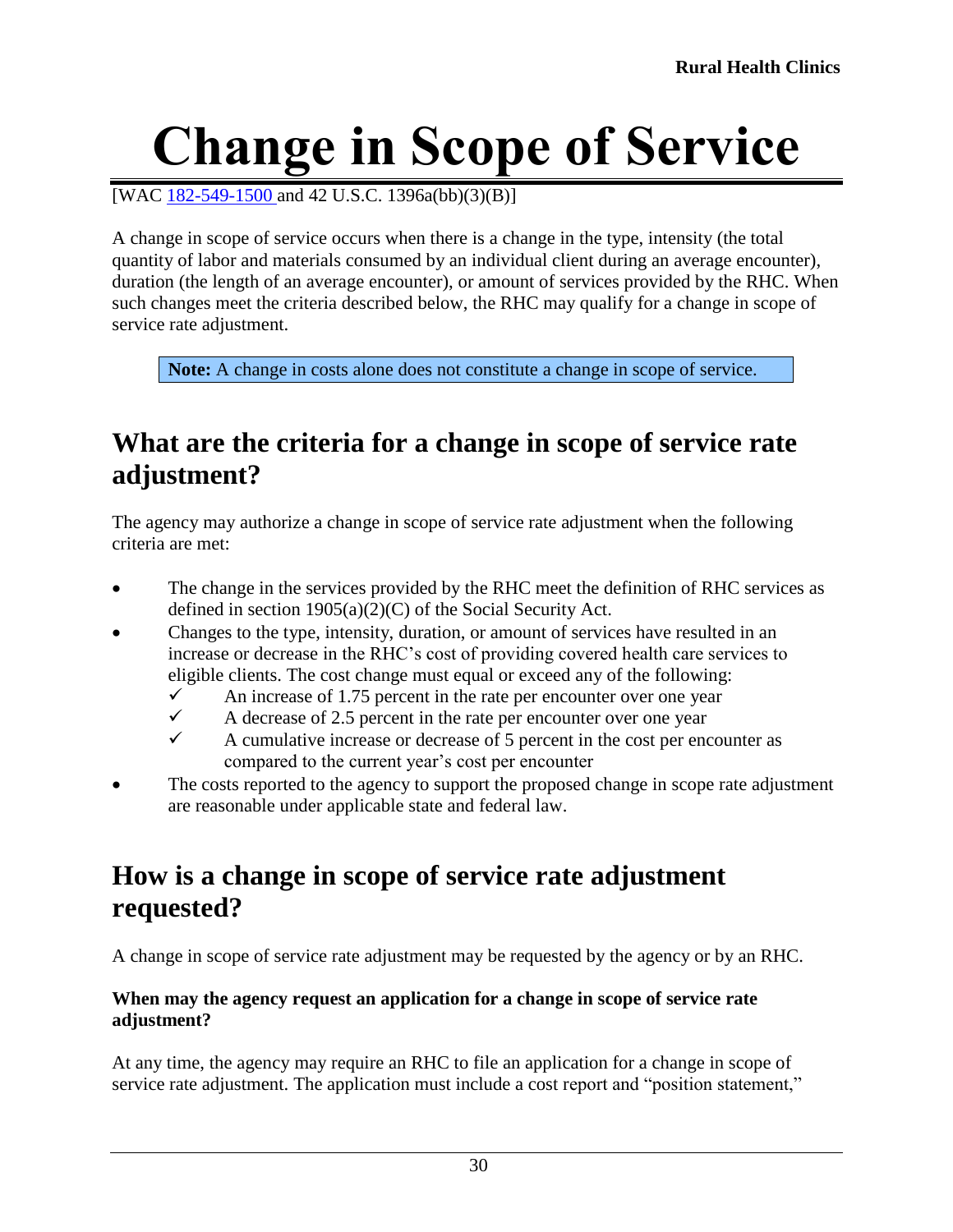which is an assertion as to whether the RHC's encounter rate should be increased or decreased due to a change in the scope of service.

- The RCH must file a completed cost report and position statement no later than 90 calendar days after receiving the agency's request for an application.
- The agency reviews the RHC's cost report, position statement, and application for change in scope of service rate adjustment using the criteria listed under *What are the criteria for a change in scope of service rate adjustment?*
- The agency will not request more than one change in scope of service rate adjustment application from an RHC in a calendar year.

#### **When may an RHC request an application for a change in scope of service rate adjustment?**

Unless the agency instructs the RHC to file an application for a change in scope of service rate adjustment, an RHC may file only one application per calendar year. However, more than one type of change in scope of service may be included in a single application.

An RHC may apply for a prospective change in scope of service rate adjustment, a retrospective change in scope of service rate adjustment, or both.

An RHC must file an application for a change in scope of service rate adjustment no later than 90 calendar days after the end of the year in which the RHC believes the change in scope of service occurred or in which the RHC learned that the cost threshold was met, whichever is later.

**Note:** During the 2015 calendar year, the agency may grant exceptions to the 90 day application timeline requirement on a case-by-case basis.

## <span id="page-30-0"></span>**What is a prospective change in scope of service?**

A prospective change in scope of service is a change the RHC plans to implement in the future. To file an application for a prospective change in scope of service rate adjustment, the RHC must submit projected costs sufficient to establish an interim rate. If the application for a prospective change in scope of service rate adjustment is approved by the agency, an interim rate adjustment will go into effect after the change takes effect.

The interim rate is subject to a post-change in scope review and rate adjustment.

If the change in scope of service occurs fewer than 90 days after the RHC submits a complete application to the agency, an interim rate takes effect no later than 90 days after the RHC submits the application to the agency.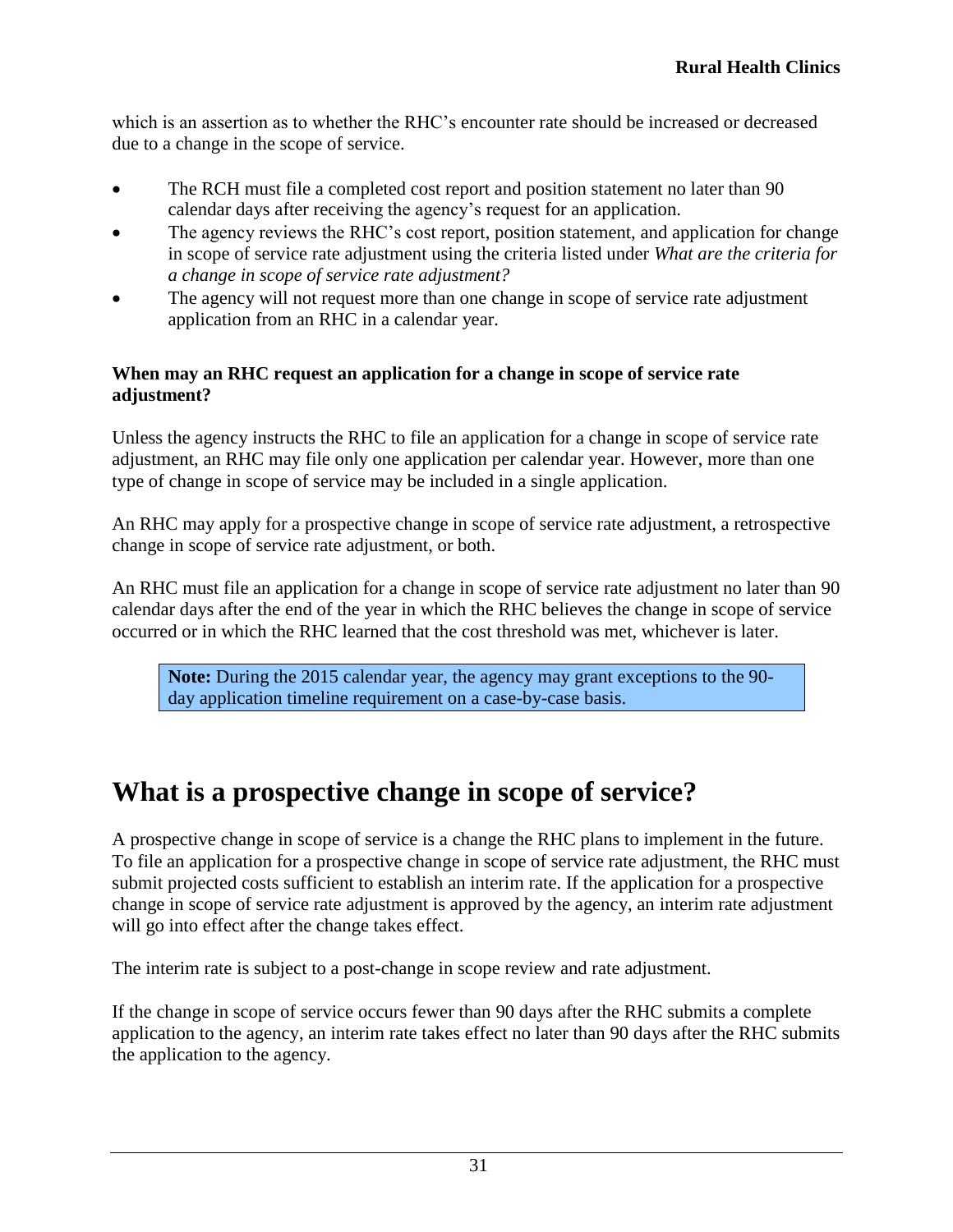If the change in scope of service occurs more than 90 days but fewer than 180 days after the RHC submits a complete application to the agency, the interim rate takes effect when the change in scope of service occurs.

If the RHC fails to implement a change in service identified in its application for a prospective change in scope of service rate adjustment within 180 days, the application is void. The RHC may resubmit the application to the agency. The agency does not consider the resubmission of a voided application as an additional application.

#### **Supporting documentation for a prospective change in scope of service rate adjustment**

To apply for a change in a prospective scope of service rate adjustment, the RHC must include the following documentation in the application:

- A narrative description of the proposed change in scope of service
- A description of each cost center on the cost report that will be affected by the change in scope of service
- The RHC's most recent audited financial statements, if an audit is required by federal law
- The implementation date for the proposed change in scope of service
- The projected Medicare cost report with supplemental schedules needed to identify the Medicaid cost per visit for the 12-month period following the implementation of the change in scope of service
- Any additional documentation requested by the agency

#### <span id="page-31-0"></span>**What is a retrospective change in scope of service?**

A retrospective change in scope of service occurs when a change took place in the past and the RHC is seeking to adjust its rate based on that change.

An application for a retrospective change in scope of service rate adjustment must state each qualifying event that supports the application and include 12 months of data documenting the cost change caused by the qualifying event.

If approved, a retrospective rate adjustment takes effect on the date the RHC filed the application with the agency.

#### **Supporting documentation for a retrospective change in scope of service rate adjustment**

To apply for a retrospective change in scope of service rate adjustment, the RHC must include the following documentation in the application:

- A narrative description of the proposed change in scope of service
- A description of each cost center on the cost report that was affected by the change in scope of service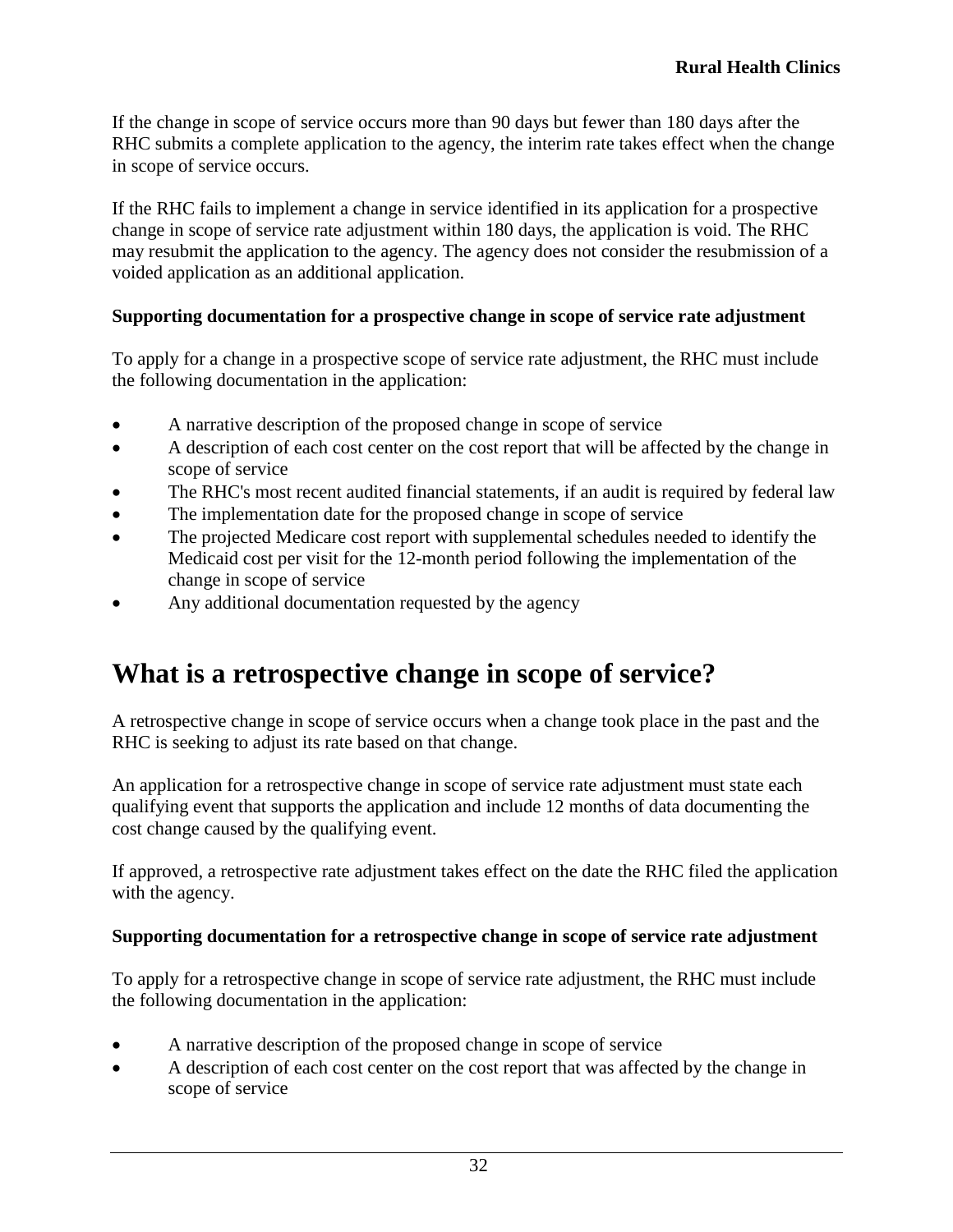- The RHC's most recent audited financial statements, if an audit is required by federal law
- The implementation date for the proposed change in scope of service
- The Medicare cost report with the supplemental schedules necessary to identify the Medicaid cost per visit and the encounter data for the 12 months or the fiscal year following implementation of the proposed change in scope of service.
- Any additional documentation requested by the agency

#### <span id="page-32-0"></span>**How does the agency process applications for a change in scope of service rate adjustment?**

The agency reviews an application for a change in scope of service rate adjustment for completeness, accuracy, and compliance with program rules.

Within 60 days of receiving the application, the agency notifies the RHC of any deficient documentation or requests any additional information that is necessary to process the application.

Within 90 days of receiving a complete application, the agency sends the RHC:

- A decision stating it will implement an encounter rate change.
- A rate-setting statement.

If the RHC does not receive the items described above within 90 days, the agency has denied the change.

#### <span id="page-32-1"></span>**How does the agency set an interim rate for prospective changes in the scope of service?**

The agency sets an interim rate for prospective changes in the scope of service by adjusting the RHC's existing rate by the projected average cost per encounter of any approved change.

The agency reviews the projected costs to determine if they are reasonable, and sets a new interim rate based on the determined cost per encounter.

### <span id="page-32-2"></span>**How does the agency set an adjusted encounter rate for retrospective changes in the scope of service?**

The agency sets an adjusted encounter rate for retrospective changes in the scope of service by changing the RHC's existing rate by the documented average cost per encounter of the approved change.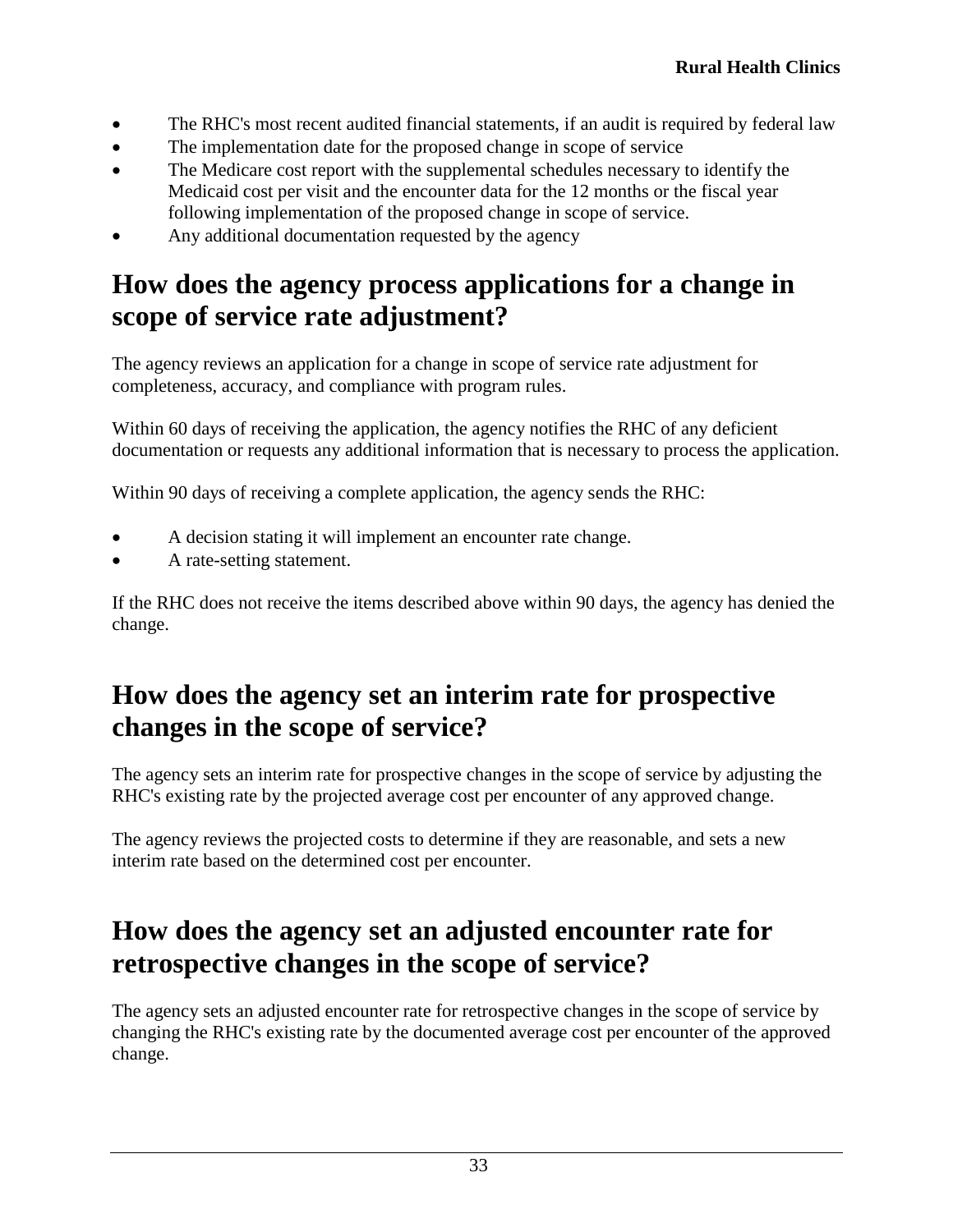Projected costs per encounter may be used if there is insufficient historical data to establish the rate. The agency reviews the costs to determine if they are reasonable, and sets a new rate based on the determined cost per encounter.

If the RHC is paid under an alternative payment methodology (APM), any change in the scope of service rate adjustment requested by the RHC will modify the encounter rate in addition to the APM.

The agency may delegate the duties related to application processing and rate setting to a third party. The agency retains final authority for making decisions related to changes in scope of service.

#### <span id="page-33-0"></span>**When does the agency conduct a post change in scope of service rate adjustment review?**

The agency conducts a post change in scope of service review within 90 days of receiving the cost report and encounter data from the RHC. If necessary, the agency will adjust the encounter rate within 90 days of the review to ensure that the rate reflects the reasonable cost of the change in scope of service.

A rate adjustment based on a post change in scope of service review will take effect on the date the agency issues its adjustment. The new rate will be prospective.

If the application for a change in scope of service rate adjustment was based on a year or more of actual encounter data, the agency **may** conduct a post change in scope of service rate adjustment review.

If the application for a change in scope of service rate adjustment was based on less than a full year of actual encounter data, the RHC **must** submit the following information to the agency within 18 months of the effective date of the rate adjustment:

- A Medicare cost report with the supplemental schedules necessary to identify the Medicaid cost per visit
- Encounter data for 12 consecutive months of experience following implementation of the change in scope
- Any additional documentation requested by the agency

If the RHC fails to submit the post change in scope of service cost report or related encounter data, the agency provides written notice to the RHC of the deficiency within 30 days.

If the RHC fails to submit required documentation within 5 months of this deficiency notice, the agency may reinstate the encounter rate that was in effect before a change in the scope of service rate was granted. The rate will be effective the date the interim rate was established. Any overpayment to the RHC may be recouped by the agency.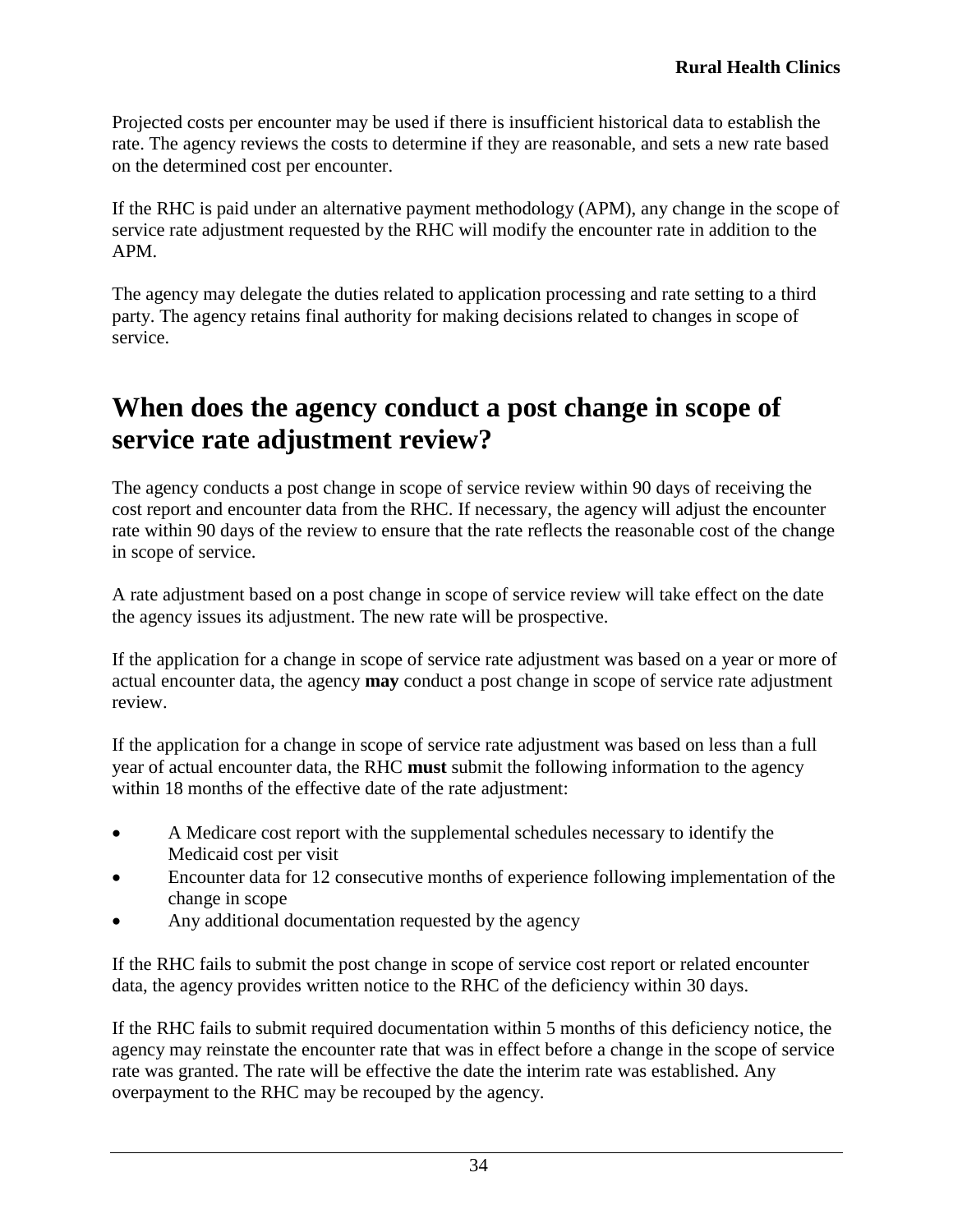#### <span id="page-34-0"></span>**How are rates rebased?**

The agency will periodically rebase the RHC encounter rates using the RHC cost reports and other relevant data. RHCs being rebased will submit a Medicare cost report, *Settled as Filed,* to the agency for the most recent fiscal year.

Retrospective change in scope of service requests are not allowed during the periodic rebase process as rebasing adjusts for these changes.

#### <span id="page-34-1"></span>**May an RHC appeal an agency action?**

**Yes.** An RHC may appeal an agency action. Appeals are governed by WAC 182-502-0220, except that any rate change begins on the date the agency received the application for a change in scope of service rate adjustment.

#### <span id="page-34-2"></span>**What are examples of events that qualify for a rate adjustment due to changes in scope of service?**

The following examples illustrate events that would qualify for a rate adjustment due changes in the type, intensity, duration, or amount of service:

- Changes in the patients served, including populations with HIV/AIDS and other chronic diseases; patients who are homeless, elderly, migrant, limited in English proficiency; or other special populations
- Changes in the technology of the RHC, including but not limited to electronic health records and electronic practice management systems
- Changes in the RHC's medical or behavioral health practices, including but not limited to the implementation of patient-centered medical homes, opening for extended hours, or changes in prescribing patterns
- Capital expenditures associated with a modification of any of the services provided by the RHC, including relocation, remodeling, opening a new site, or closing an existing site
- Changes in service delivery due to federal or state regulatory requirements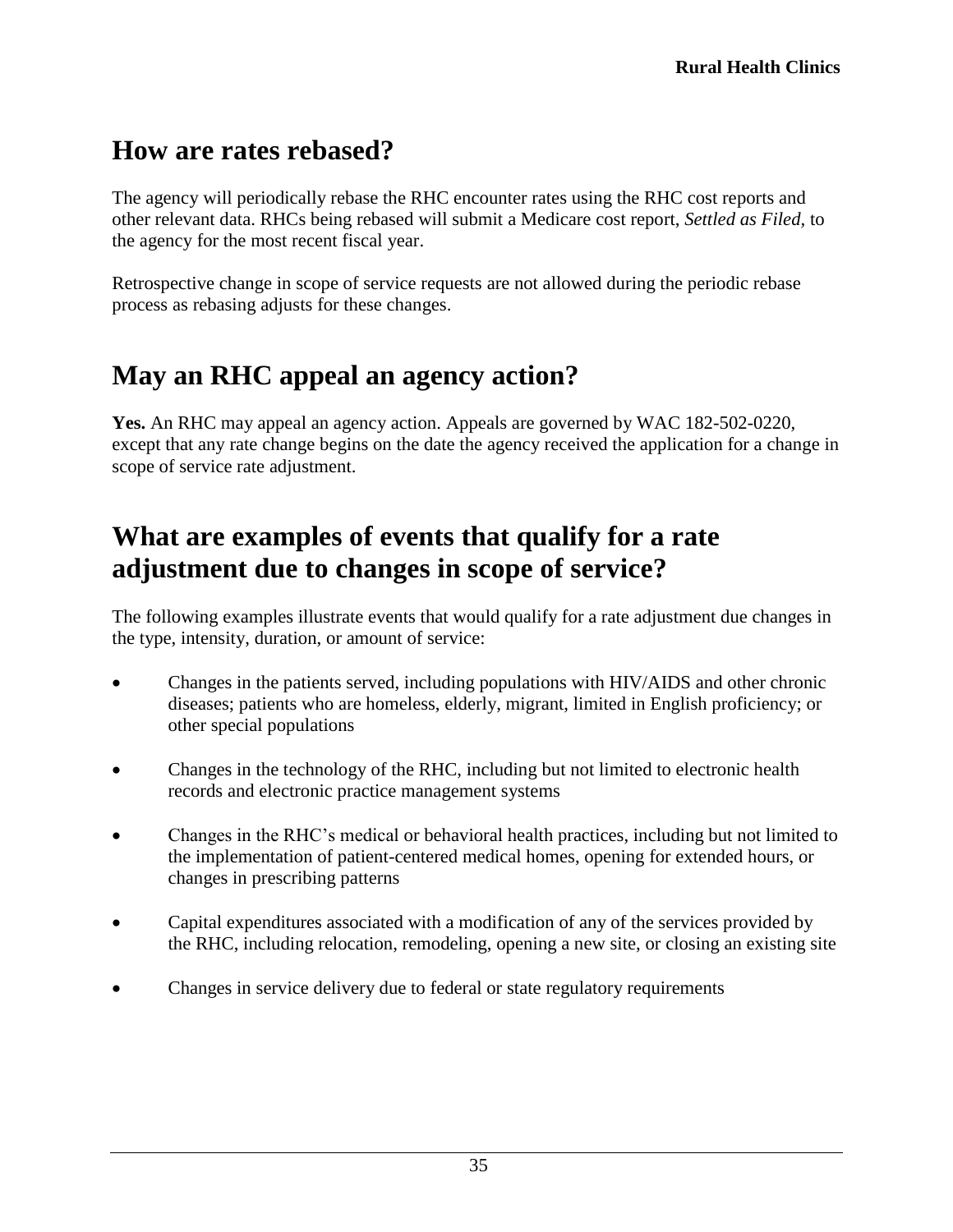### <span id="page-35-0"></span>**What are examples of events that do not qualify for a rate adjustment due to changes in scope of service?**

The following examples illustrate events that would not qualify for a rate adjustment due changes in the type, intensity, duration, or amount of service:

- Addition or reduction of staff members not directly related to the change in scope of service
- Expansion or remodel of an existing RHC that is not directly related to the change in scope of service
- Changes to salaries, benefits, or the cost of supplies not directly related to the change in scope of service
- Changes to administration, assets, or overhead expenses not directly related to the change in scope of service
- Capital expenditures for losses covered by insurance
- Changes in office hours, location, or space not directly related to the change in scope of service
- Changes in patient type and volume without changes in type, duration, or intensity of services
- Changes in equipment or supplies not directly related to the change in scope of service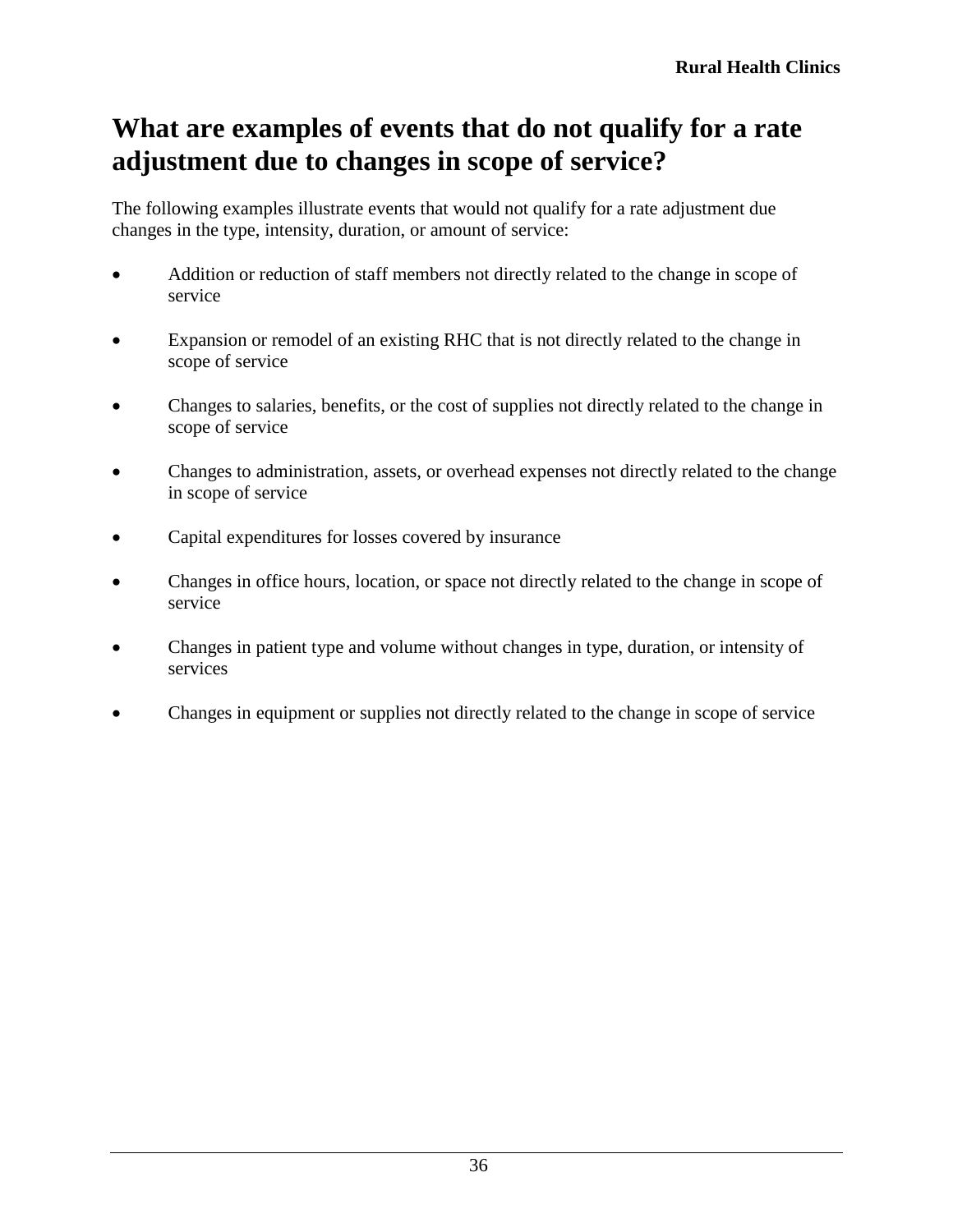# <span id="page-36-0"></span>**Billing and Claim Forms**

# <span id="page-36-1"></span>**What are the general billing requirements?**

Providers must follow the agency's **ProviderOne Billing and Resource Guide**. These billing requirements include, but are not limited to:

- Time limits for submitting and resubmitting claims and adjustments.
- What fee to bill the agency for eligible clients.
- When providers may bill a client.
- How to bill for services provided to primary care case management (PCCM) clients.
- Billing for clients eligible for both Medicare and Medicaid.
- Third-party liability.
- Record-keeping requirements.

# <span id="page-36-2"></span>**What special rules are there for RHCs to follow when billing?**

- All related services performed on the same day by the same clinician or by the same provider specialty must be billed on the same claim. This includes any services performed during an encounter-eligible visit that are not encounter-eligible. For example, laboratory services performed at the same visit as evaluation and management.
- An encounter-eligible service must be billed with the T1015 procedure code.
- If reprocessing a denied service or a service that was not correctly included when the original claim was billed, the paid claim must be adjusted. If the original claim is not adjusted to add these services, the additional claim may be denied.
- If a non-encounter-eligible service is billed and paid prior to an encounter-eligible claim submission for the same date of service, adjust the paid claim and submit the services together to receive payment.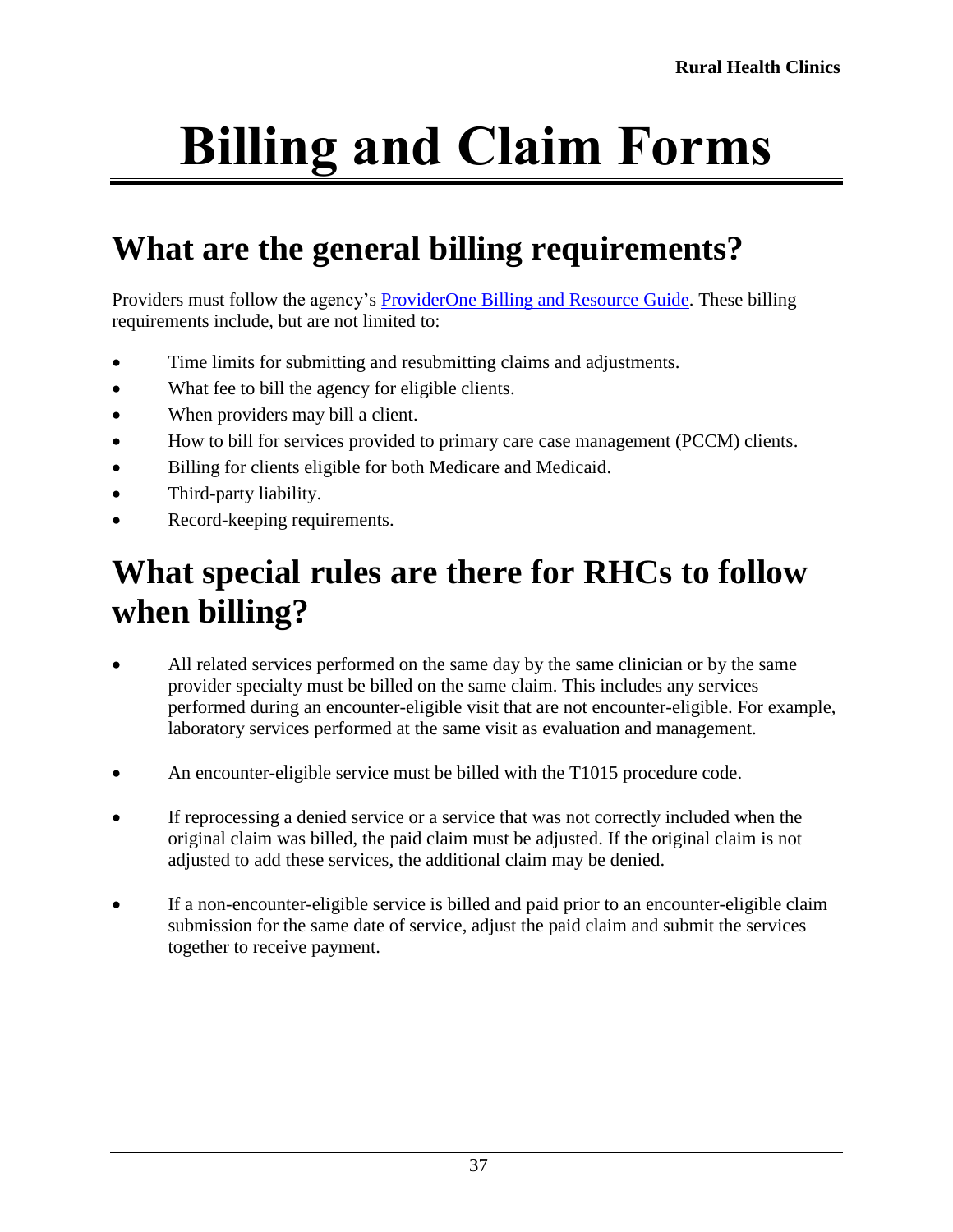## <span id="page-37-0"></span>**How do I bill for encounter services?**

| <b>HCPCS Code</b>                         | <b>HCPCS/CPT Encounter</b><br><b>Service Rendered</b> | <b>Billed Charges</b>   |
|-------------------------------------------|-------------------------------------------------------|-------------------------|
| T1015 <sup>1</sup>                        |                                                       | <b>Bill \$0.00</b>      |
| (All-inclusive clinic<br>visit/encounter) |                                                       |                         |
|                                           | Bill corresponding fee-for-service                    | Bill clinic's usual and |
|                                           | $code(s)$ of the underlying service                   | customary charges for   |
|                                           | being performed                                       | service rendered        |

<sup>1</sup>The position of the T1015 on a claim will not affect claim payment.

**Always** list an encounter code on the same claim as its related fee-for-service procedure codes.

- When billing the encounter code, bill \$0.00. For services eligible for encounter payments, the system will automatically pay the difference between the RHC's encounter rate and the fee-for-service amount paid.
- To ensure correct payment for the T1015 encounter code, all third party payment information must be reported at the header level of the claim.
- For clients in programs eligible for encounter payments, the agency denies Evaluation and Management codes when billed without a T1015.

**Note:** Effective January 1, 2016, the agency will not reimburse for early (before 39 weeks of gestation) elective deliveries. See the [Physician-Related](http://www.hca.wa.gov/node/301#collapse40)  [Services/Health Care Professional Services Billing Guide](http://www.hca.wa.gov/node/301#collapse40) for additional instructions.

 When billing for services that do not qualify for encounter payments, do not use an encounter code on the claim form. (See the [What services do not qualify as encounters?](#page-24-0) section in this guide.)

**Note:** As client eligibility may change, bill encounter code T1015 on claims for all eligible services. ProviderOne will determine whether the encounter is payable when the claim is processed.

RHC services provided to agency clients must be billed to the agency on an electronic 837P claim form or on a paper CMS-1500 claim form. This includes claims with:

- An Explanation of Benefits (EOB) attachment from an insurance carrier.
- A Medicare Explanation of Medicare Benefits (EOMB) denial.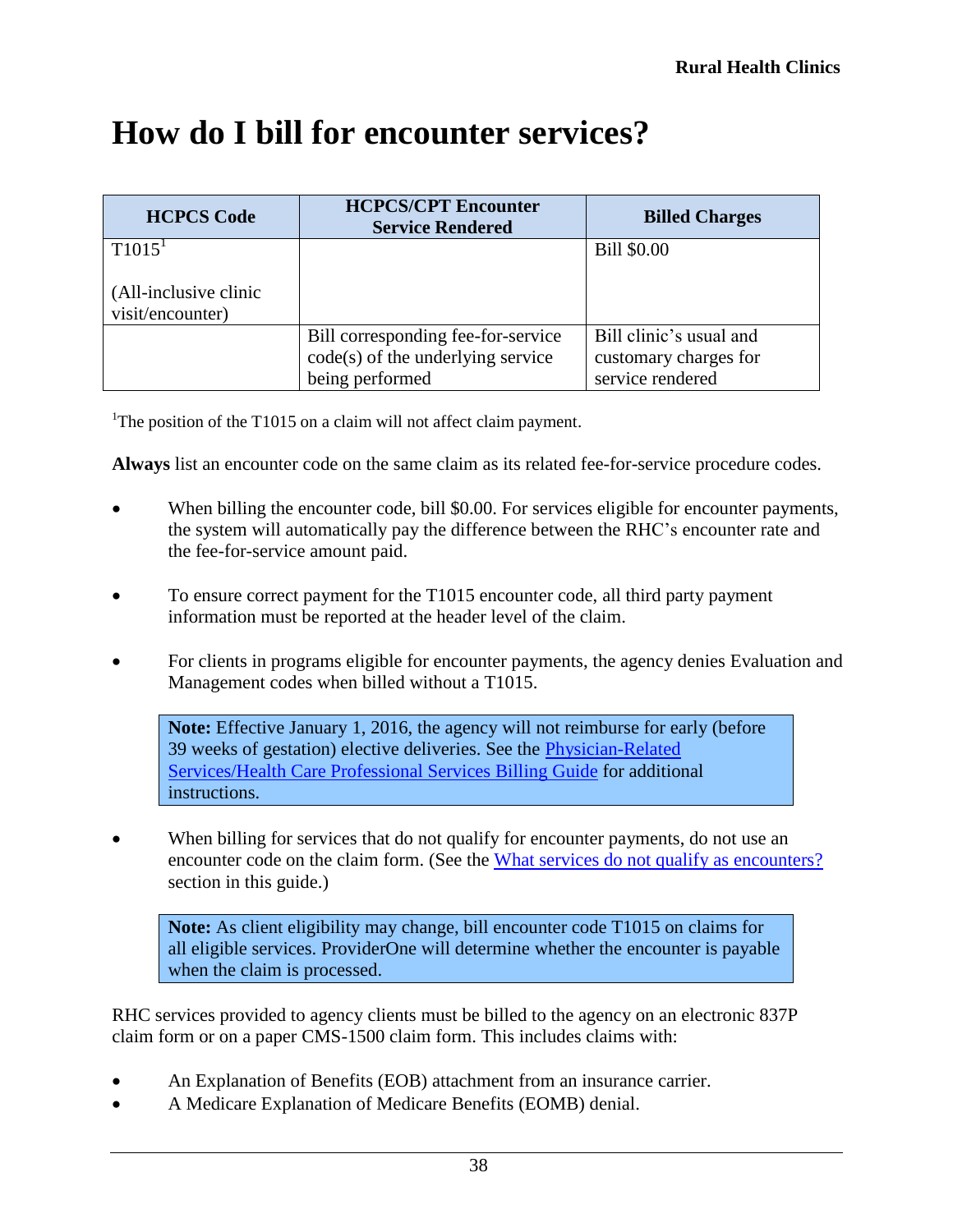# <span id="page-38-1"></span>**How do I bill for maternity care?**

The following maternity services are eligible for an encounter payment:

- Each pre-natal and postpartum maternity care visit.
- A delivery performed outside a hospital setting.

A delivery performed in any hospital setting does not qualify as an encounter and must be billed as fee-for-service, using the appropriate delivery-only CPT code.

Any time unbundling is necessary, antepartum-only codes and post-partum-only codes must be billed in combination with the T1015 code for the same date of service.

Whenever the client is seen on multiple days for a maternity package fee-for-service code, the T1015 code is billed with a TH modifier, and the units on the encounter line must equal the number of days that the client was seen for encounter eligible services related to the fee-forservice code. See the [Physician-Related Services/Healthcare Professional Services Medicaid](http://www.hca.wa.gov/node/301#collapse40)  [Billing Guide](http://www.hca.wa.gov/node/301#collapse40) for additional instructions.

If the delivery is outside the hospital, the same is true regarding multiple encounter units. However, obstetrical fee-for-service codes must be used when all maternity services to the client are provided through the RHC. When delivery is in the hospital, unbundle and bill the appropriate delivery only fee-for-service code on a separate claim form without an encounter.

## <span id="page-38-0"></span>**What are the rules for telemedicine?**

RHCs are authorized to serve as an originating site for telemedicine services. An originating site is the location of a client at the time the telemedicine service being furnished through a telecommunications system occurs. RHCs that serve as an originating site for telemedicine services are paid an originating site facility fee. Charges for the originating site facility fee may be included on a claim, but **the originating site facility fee may not be included on the cost report**.

**RHCs are not authorized to serve as a distant site for telemedicine consultations**. A distant site is the location of the practitioner at the time the telemedicine service is furnished. More information can be found [here.](https://www.cms.gov/Outreach-and-Education/Medicare-Learning-Network-MLN/MLNProducts/downloads/RuralHlthClinfctsht.pdf)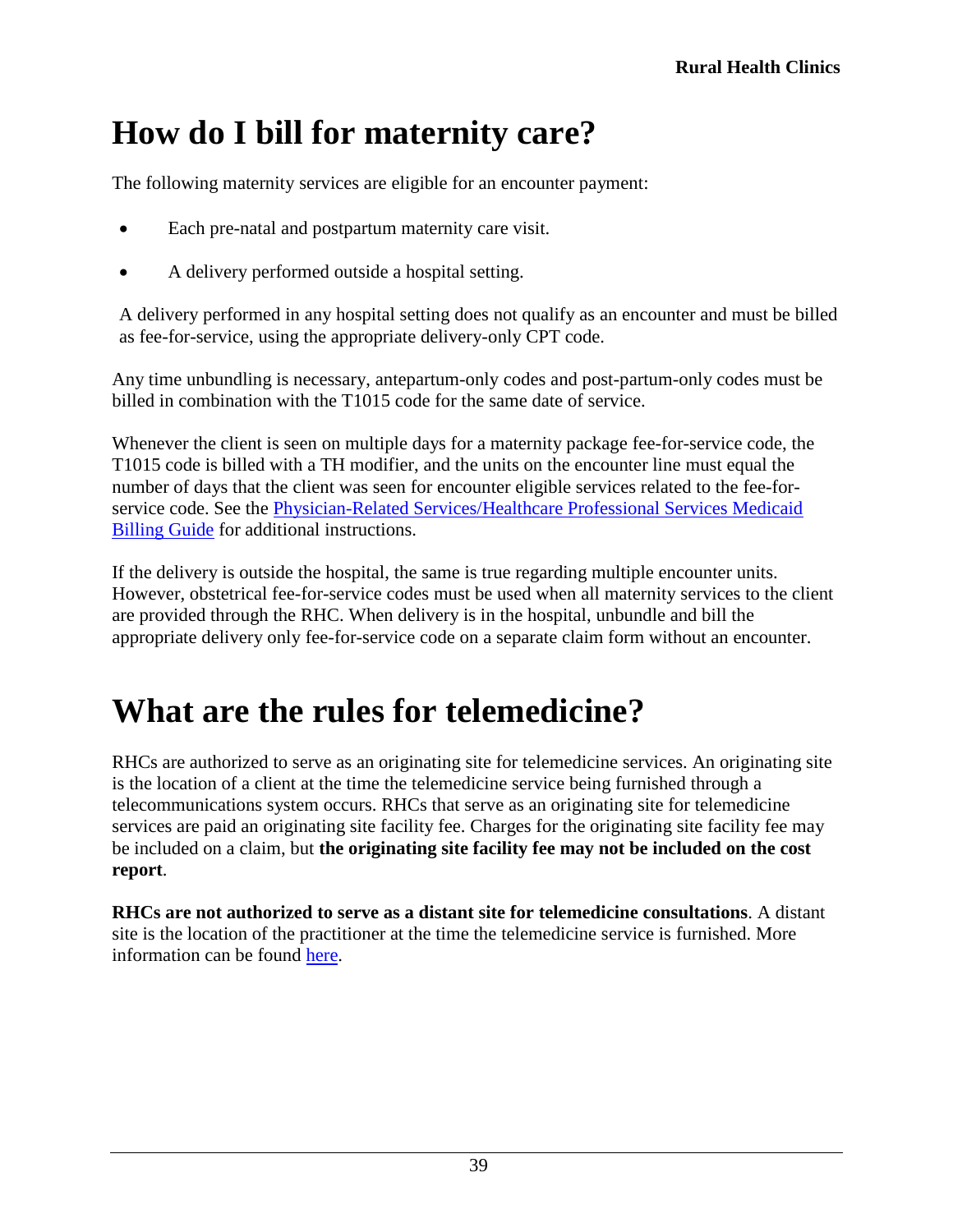# <span id="page-39-0"></span>**How do I bill for more than one encounter per day?**

Each individual provider is limited to one type of encounter per day for each client, regardless of the services provided, except in the following circumstances:

- It is necessary for the client to be seen by different practitioners with different specialties.
- It is necessary for the client to be seen multiple times due to unrelated diagnoses.

Each encounter must be billed on a separate claim form. On each claim, to indicate that it is a separate encounter, enter "unrelated diagnosis" and the time of both visits in field 19 on the CMS-1500 claim form, or in the *Comments* field when billing electronically. Documentation for all encounters must be kept in the client's file.

**Note:** Only one visit can be billed per claim form. Bill multiple visits on different forms.

# <span id="page-39-1"></span>**What procedure codes must an RHC use?**

RHCs **must** submit claims using the appropriate procedure codes listed in one of the following billing guides:

- [Physician-Related Services/Healthcare](http://www.hca.wa.gov/node/301#collapse40) Professional Services Provider Guide
- Other applicable program-specific billing guides

# <span id="page-39-2"></span>**Can RHCs get paid for noncovered services?**

**No.** Noncovered services are not eligible for payment, including encounter payments. Specific information regarding noncovered services can be found under "*What services are noncovered?"* in the [Physician-Related Services/Healthcare Professional Services](http://www.hca.wa.gov/node/301#collapse40) Provider Guide.

# <span id="page-39-3"></span>**How do I bill taxonomy codes?**

- When billing for services eligible for an encounter payment, the agency requires RHCs to use billing taxonomy 261QR1300X at the claim level.
- A servicing taxonomy is also required as follows: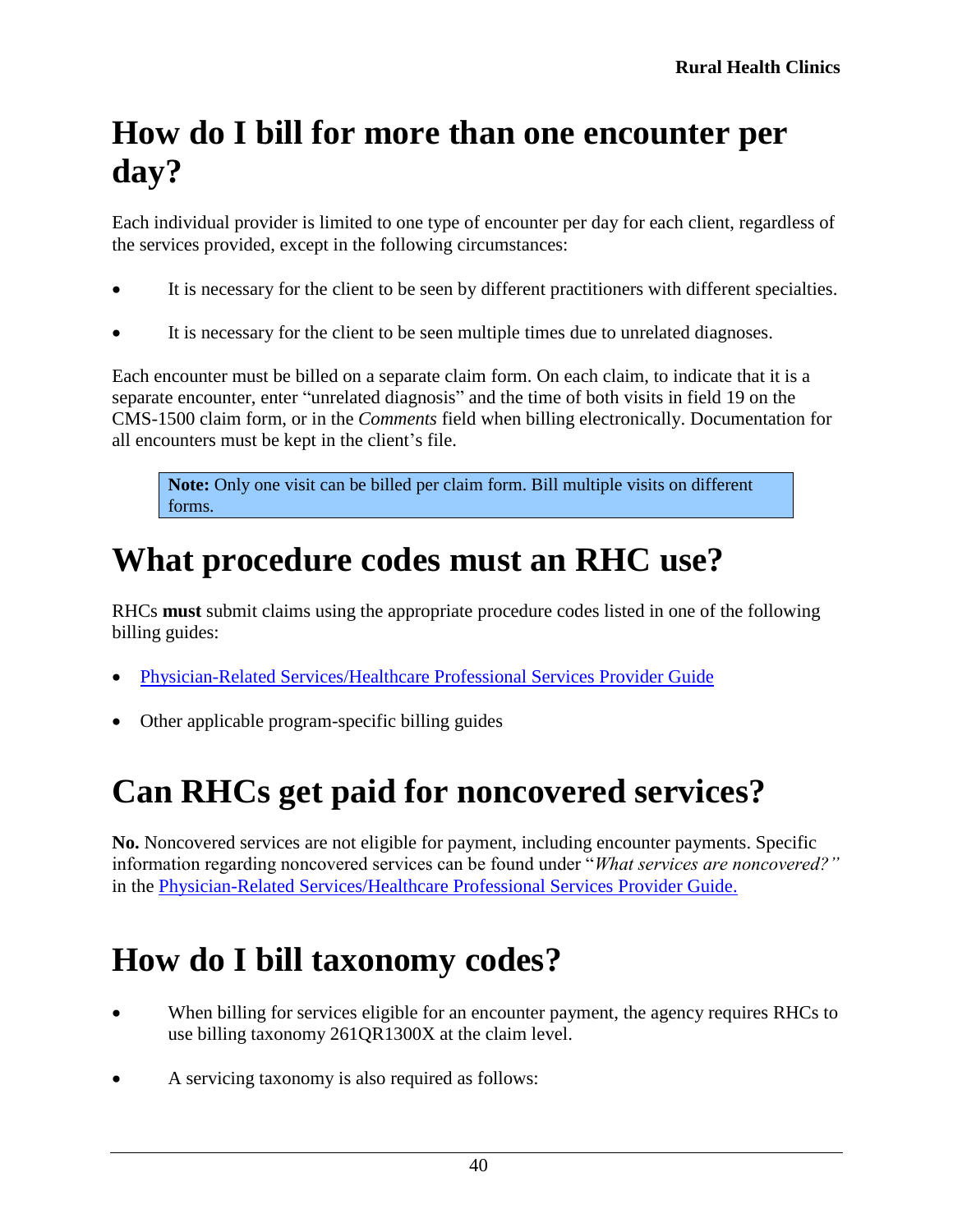- $\checkmark$  Psychologists and psychiatrists billing for mental health encounters in combination with fee-for-service codes must bill servicing taxonomy appropriate for the service performed by the performing provider.
- If the client or the service does not qualify for an RHC encounter, RHCs may bill regularly as a non-RHC without T1015 on the claim.

### <span id="page-40-0"></span>**How do I bill taxonomy electronically?**

When billing electronically:

- Billing taxonomy goes in the 2000A loop.
- Rendering taxonomy goes in the 2310B loop.

For more information on billing taxonomy, refer to the [Health Insurance Portability and](http://www.hca.wa.gov/node/2336)  [Accountability Act.](http://www.hca.wa.gov/node/2336)

# <span id="page-40-1"></span>**How are the claim forms completed?**

Refer to the agency's [ProviderOne Billing and Resource Guide](http://www.hca.wa.gov/node/311) for general instructions on completing the CMS-1500 claim form. The following CMS-1500 claim form instructions relate to RHCs:

| <b>Field No.</b> | <b>Entry</b>                                       |  |
|------------------|----------------------------------------------------|--|
| 24B              | Enter Place of Service (for example, "11" or "72") |  |
| 33a              | Billing Provider NPI                               |  |
| 33 <sub>b</sub>  | RHC Billing Taxonomy 261QR1300X                    |  |

# <span id="page-40-2"></span>**How do I bill for services paid under the fee-forservice system?**

Clinics must bill the agency for services covered under the fee-for-service system using their clinic's NPI and taxonomy, the appropriate servicing NPI and taxonomy, and the service's appropriate CPT or HCPCS procedure code with the appropriate ICD diagnosis code. ICD diagnosis codes must be listed at the highest level of specificity (for example, to the fourth or fifth digit, if appropriate).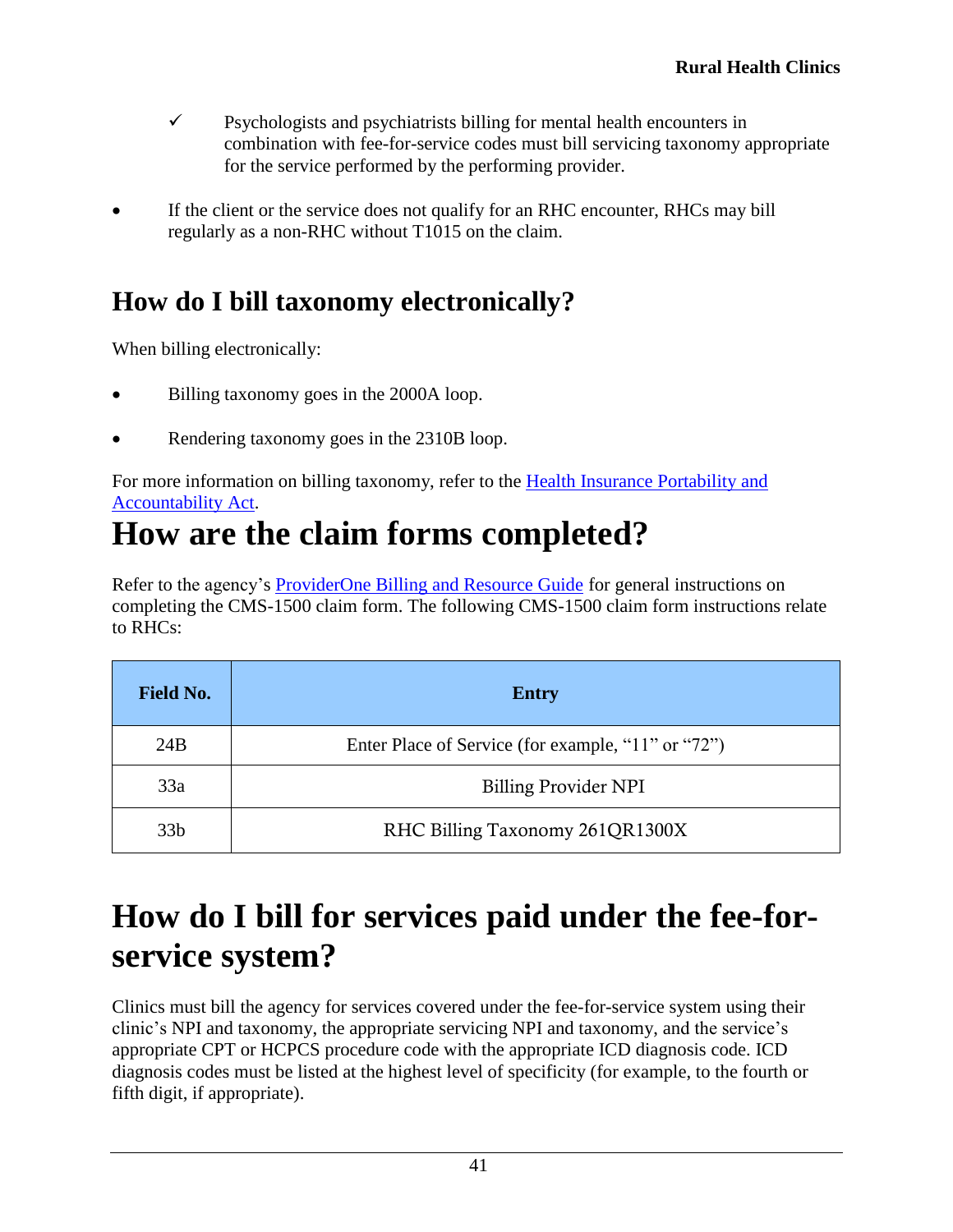Services covered under the fee-for-service system are subject to the limitations and guidelines detailed in the agency's [Physician-Related Services/Healthcare Professional Services](http://www.hca.wa.gov/node/301#collapse40) Provider [Guide.](http://www.hca.wa.gov/node/301#collapse40)

Visit this [webpage](http://www.hca.wa.gov/node/136) to access the agency's billing instructions.

## <span id="page-41-0"></span>**How do I bill for clients eligible for both Medicare and Medicaid?**

When a client is eligible for both Medicare and Medicaid, Medicare is the primary payer for services provided. After Medicare has adjudicated the claims, they can be sent to the agency for secondary payment. These claims are called Medicare crossover claims. Medicaid payment for valid crossover claims will equal the difference between the Medicare payment amount and each clinic's Medicare per-visit rate. Payment from the agency will not exceed an RHC's Medicare rate. Crossover claims for encounter services must be billed in an institutional format using the RHC NPI and RHC billing taxonomy 261QR1300X. These crossover claims can also be direct data entered (DDE) in ProviderOne for institutional claims. No Medicare EOB is required to be sent with the claim.

Medicare/Medicaid crossover claims for services that are not eligible as encounters must be billed in the professional format using the RHC's NPI, fee-for-service taxonomy, and appropriate servicing provider NPI and taxonomy. These crossover claims can also be direct data entered (DDE) in ProviderOne for professional claims. No Medicare EOB is required to be sent with the claim.

For more information on billing Medicare/Medicaid crossover claims, see the agency's [ProviderOne Billing and Resource Guide.](http://www.hca.wa.gov/node/311)

# <span id="page-41-1"></span>**How do I handle crossover claims in an RHC setting?**

See the **ProviderOne Billing and Resource Guide** for details on payment methodologies.

RHCs are required to bill crossover claims in the UB04/837I claims format. If Managed Medicare and Medicare Part C plans require services to be billed on a CMS1500/837P and they are paid or the money is applied to the deductible, RHCs must switch the claim information to the UB04/837I format or the claim will not process correctly. These crossover claims must be billed to the agency using the Type of Bill 71X and the RHC taxonomy for the Billing Provider.